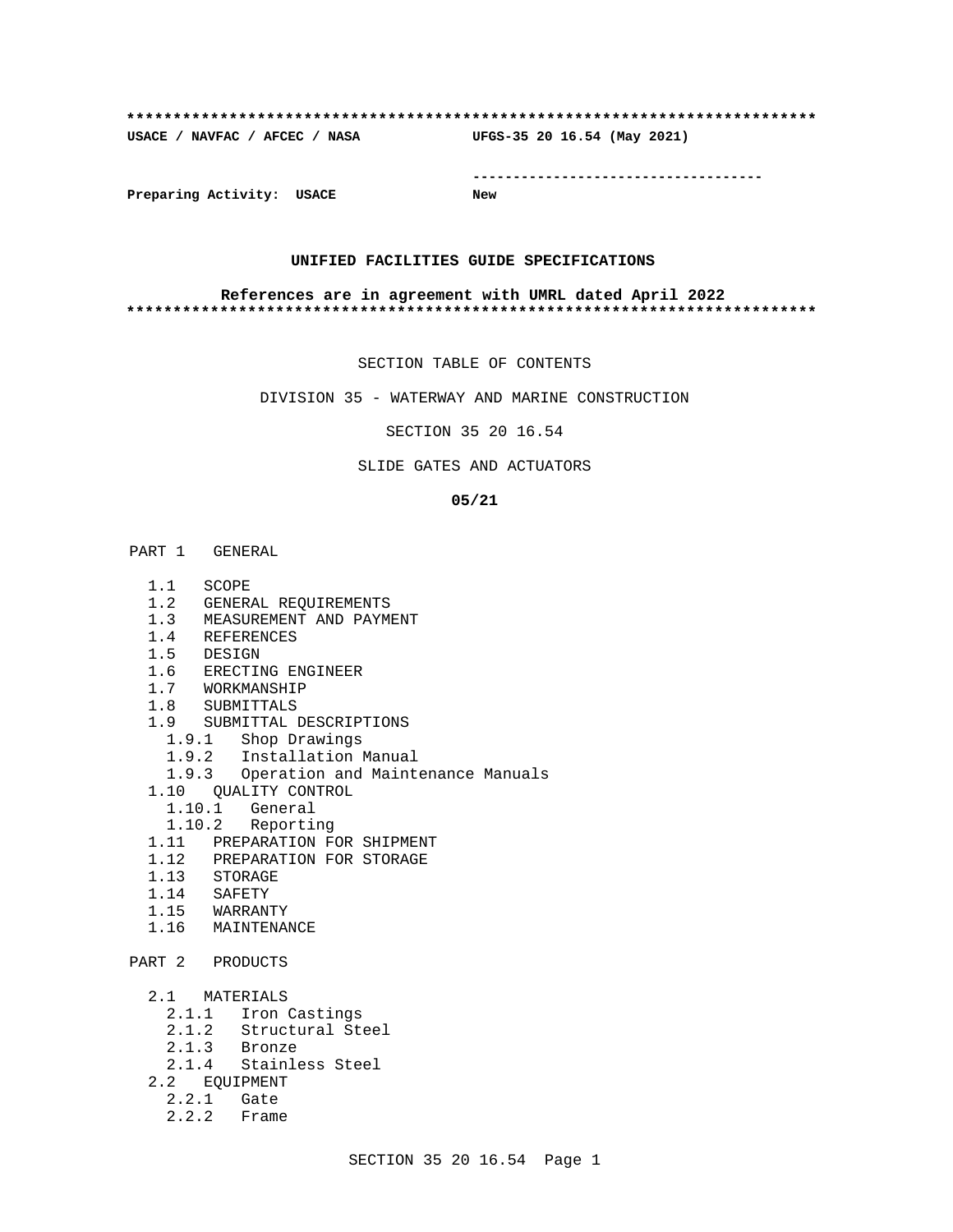- 2.2.3 Guides Guides and Seals
- 2.2.4 Slide
- 2.2.5 Wedging Devices
- 2.2.6 Seat Facings<br>2.2.7 Wall Thimble
- Wall Thimble
- 2.2.8 Stem, Couplings and Stem Guides
- 2.2.9 Top and Bottom Seal
	- 2.2.10 Anchor Bolts
	- 2.2.11 Fasteners
	- 2.2.12 Stem Cover
	- 2.3 MANUALLY OPERATED GATE ACTUATOR
	- 2.4 ELECTRIC MOTOR DRIVEN GATE ACTUATOR
		- 2.4.1 General
		- 2.4.2 Electric Gate Actuator Assembly
		- 2.4.3 Limit Switches
		- 2.4.4 Gate Actuator Controls
			- 2.4.4.1 Controls
			- 2.4.4.2 Internal Control Features
- PART 3 EXECUTION
	- 3.1 PAINTING
	- 3.2 LUBRICATION AND LUBRICANTS
	- 3.3 SHOP ASSEMBLY AND TESTS
	- 3.4 FIELD INSTALLATION AND TESTS
	- 3.4.1 Installation
	- 3.4.2 Field Tests
	- 3.4.2.1 Quality Control Tests
	- Quality Assurance Tests
	- 3.5 MAINTENANCE
- -- End of Section Table of Contents --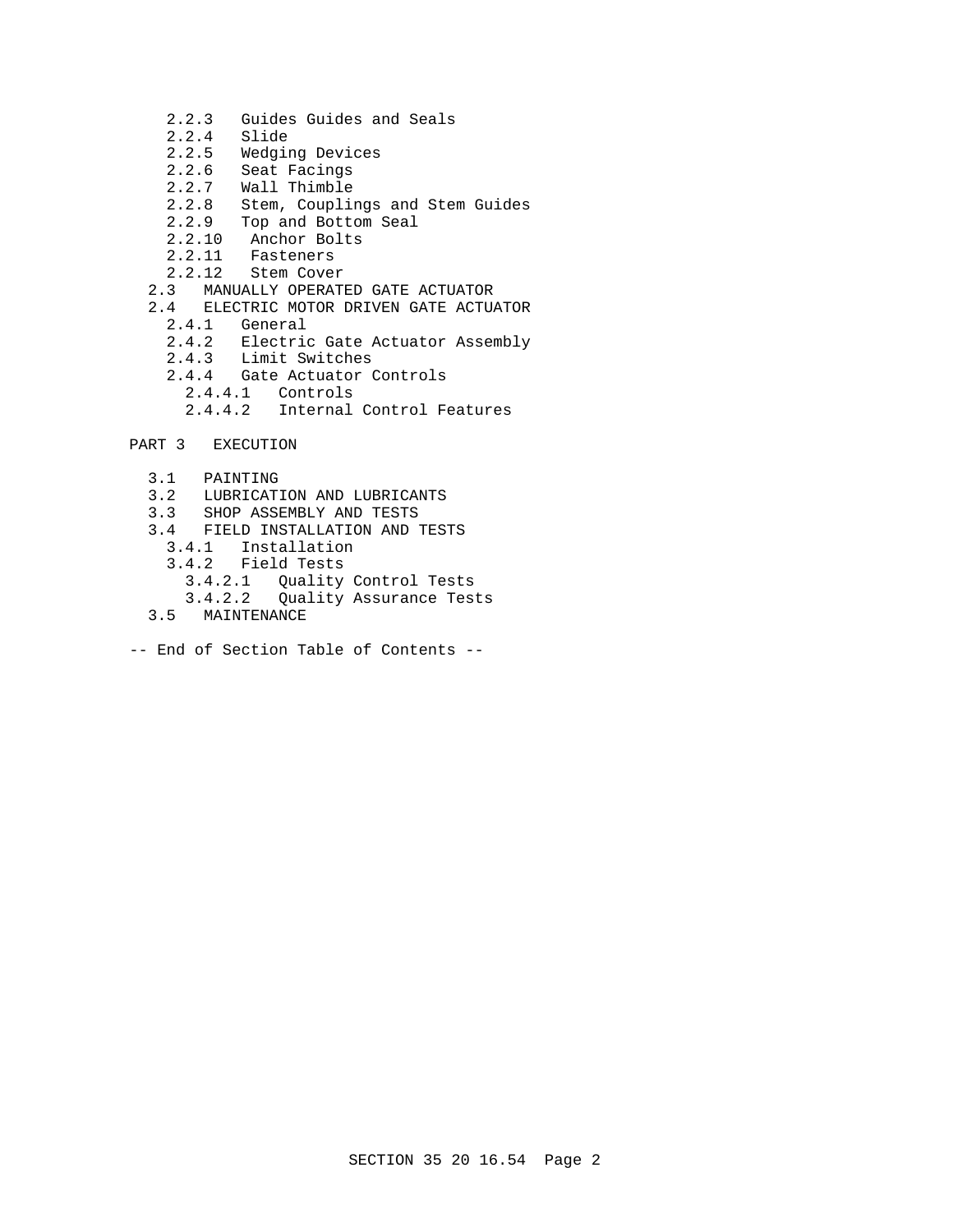**\*\*\*\*\*\*\*\*\*\*\*\*\*\*\*\*\*\*\*\*\*\*\*\*\*\*\*\*\*\*\*\*\*\*\*\*\*\*\*\*\*\*\*\*\*\*\*\*\*\*\*\*\*\*\*\*\*\*\*\*\*\*\*\*\*\*\*\*\*\*\*\*\*\***

**USACE / NAVFAC / AFCEC / NASA UFGS-35 20 16.54 (May 2021)**

**------------------------------------**

**Preparing Activity: USACE New**

#### **UNIFIED FACILITIES GUIDE SPECIFICATIONS**

**References are in agreement with UMRL dated April 2022 \*\*\*\*\*\*\*\*\*\*\*\*\*\*\*\*\*\*\*\*\*\*\*\*\*\*\*\*\*\*\*\*\*\*\*\*\*\*\*\*\*\*\*\*\*\*\*\*\*\*\*\*\*\*\*\*\*\*\*\*\*\*\*\*\*\*\*\*\*\*\*\*\*\***

#### SECTION 35 20 16.54

SLIDE GATES AND ACTUATORS **05/21**

**\*\*\*\*\*\*\*\*\*\*\*\*\*\*\*\*\*\*\*\*\*\*\*\*\*\*\*\*\*\*\*\*\*\*\*\*\*\*\*\*\*\*\*\*\*\*\*\*\*\*\*\*\*\*\*\*\*\*\*\*\*\*\*\*\*\*\*\*\*\*\*\*\*\***

**NOTE: This guide specification covers the requirements for the fabrication, assembly, delivery, and installation of slide gates and actuators . This section was originally developed for USACE Civil Works projects.**

**Brackets are used in the text to indicate designer choices or locations where text must be supplied by the designer.**

**Adhere to** UFC 1-300-02 **Unified Facilities Guide Specifications (UFGS) Format Standard when editing this guide specification or preparing new project specification sections. Edit this guide specification for project specific requirements by adding, deleting, or revising text. For bracketed items, choose applicable item(s) or insert appropriate information.**

**Remove information and requirements not required in respective project, whether or not brackets are present.**

**Comments, suggestions and recommended changes for this guide specification are welcome and should be submitted as a** Criteria Change Request (CCR)**. \*\*\*\*\*\*\*\*\*\*\*\*\*\*\*\*\*\*\*\*\*\*\*\*\*\*\*\*\*\*\*\*\*\*\*\*\*\*\*\*\*\*\*\*\*\*\*\*\*\*\*\*\*\*\*\*\*\*\*\*\*\*\*\*\*\*\*\*\*\*\*\*\*\***

### PART 1 GENERAL

#### 1.1 SCOPE

The work provided for herein consists of furnishing all plant, labor, materials and equipment and designing, manufacturing, factory testing, delivering, storing, installing and field testing [\_\_#\_\_\_] slide gates and actuators complete with all necessary accessories and appurtenances, all as shown on the contract drawings and specified herein. Cast-Iron slide gates must be constructed and assembled in accordance with AWWA C560. Fabricated Stainless-Steel slide gates must be constructed and assembled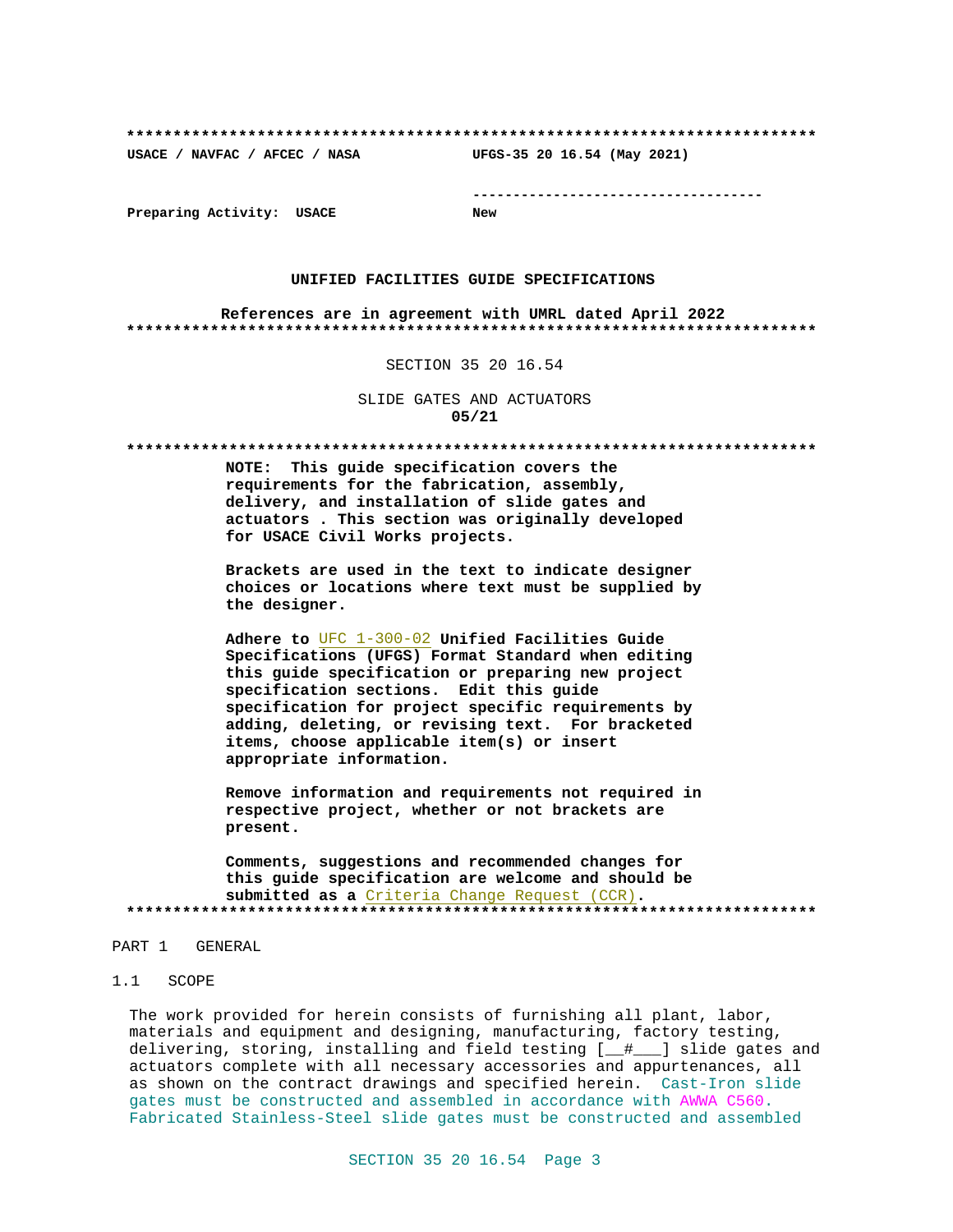in accordance with AWWA C561. Electric actuators must meet the requirements of AWWA C542. Electrical work is specified in the applicable sections of Division 26 - ELECTRICAL.

### 1.2 GENERAL REQUIREMENTS

>The contract drawings indicate the requirements and general arrangement of the slide gates and actuators. The slide gates and assembly must fit into the allotted space and allow adequate acceptable clearances for installation, replacement, servicing, and maintenance. The following paragraphs may at times describe or refer to only one item, assembly or arrangement, but these requirements apply to all such items, assemblies or arrangements furnished and installed under these specifications.

## 1.3 MEASUREMENT AND PAYMENT

The slide gates will not be measured for payment. Payment will be made at the contract job price for "Slide Gates." Price and payment shall constitute full compensation for furnishing all plant, labor, material and equipment and designing, manufacturing, assembling, factory testing, preserving, delivering, storing, installing and field testing the gates, [including painting] and all appurtenant work, services and parts required.

### 1.4 REFERENCES

#### **\*\*\*\*\*\*\*\*\*\*\*\*\*\*\*\*\*\*\*\*\*\*\*\*\*\*\*\*\*\*\*\*\*\*\*\*\*\*\*\*\*\*\*\*\*\*\*\*\*\*\*\*\*\*\*\*\*\*\*\*\*\*\*\*\*\*\*\*\*\*\*\*\*\***

**NOTE: This paragraph is used to list the publications cited in the text of the guide specification. The publications are referred to in the text by basic designation only and listed in this paragraph by organization, designation, date, and title.**

**Use the Reference Wizard's Check Reference feature when you add a Reference Identifier (RID) outside of the Section's Reference Article to automatically place the reference in the Reference Article. Also use the Reference Wizard's Check Reference feature to update the issue dates.**

**References not used in the text will automatically be deleted from this section of the project specification when you choose to reconcile references in the publish print process. \*\*\*\*\*\*\*\*\*\*\*\*\*\*\*\*\*\*\*\*\*\*\*\*\*\*\*\*\*\*\*\*\*\*\*\*\*\*\*\*\*\*\*\*\*\*\*\*\*\*\*\*\*\*\*\*\*\*\*\*\*\*\*\*\*\*\*\*\*\*\*\*\*\***

The publications listed below form a part of this specification to the extent referenced. The publications are referred to within the text by the basic designation only.

### AMERICAN GEAR MANUFACTURERS ASSOCIATION (AGMA)

AGMA 6010 (1997F) Standard for Spur, Helical, Herringbone, and Bevel Enclosed Drives

#### AMERICAN SOCIETY OF MECHANICAL ENGINEERS (ASME)

ASME B1.1 (2003; R 2018) Unified Inch Screw Threads (UN and UNR Thread Form)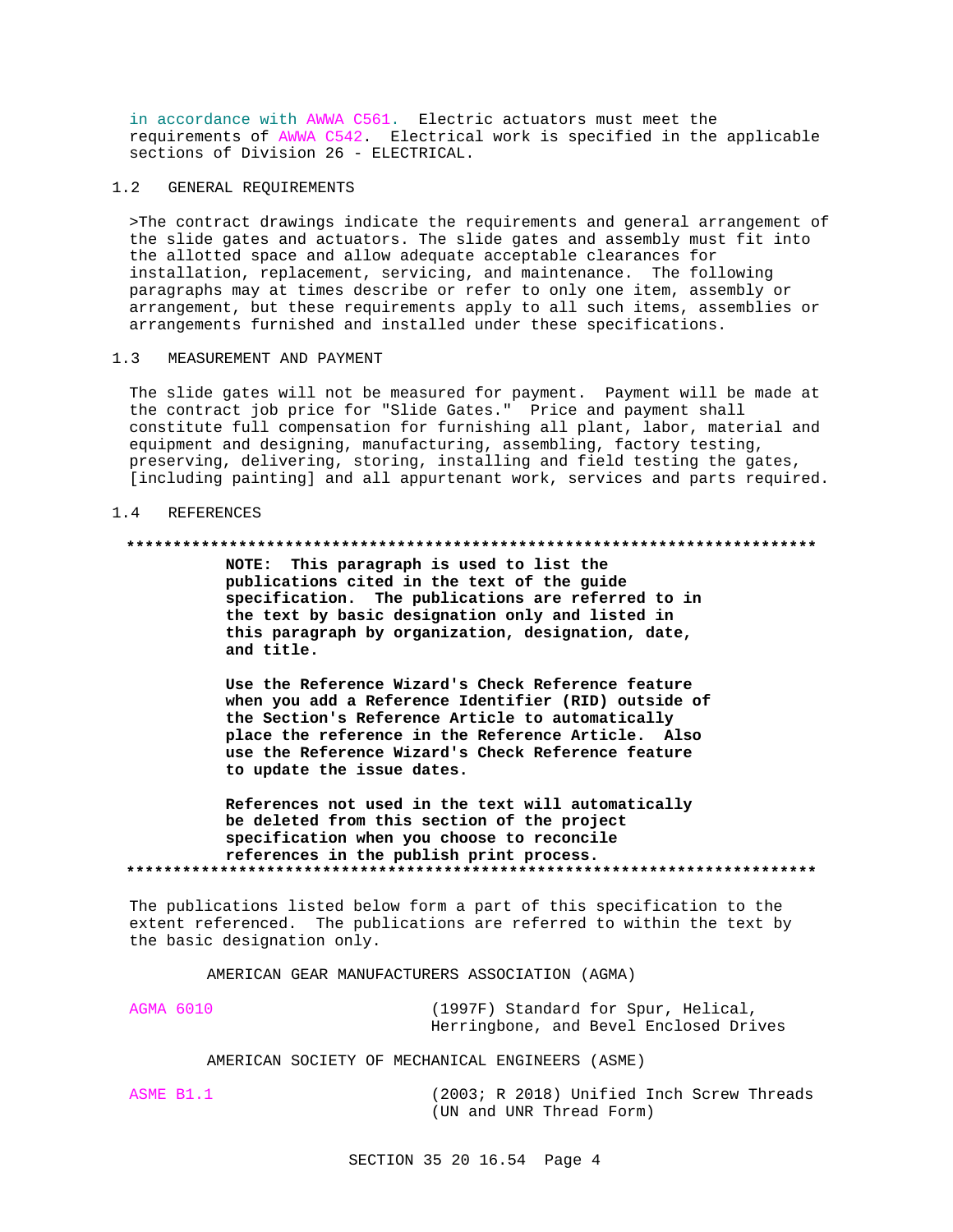# AMERICAN WATER WORKS ASSOCIATION (AWWA)

|           | AWWA C542 | (2016) Electric Motor Actuators for Valves<br>and Slide Gates |
|-----------|-----------|---------------------------------------------------------------|
| AWWA C560 |           | (2014) Cast-Iron Slide Gates                                  |
| AWWA C561 |           | (2012) Fabricated Stainless-Steel Slide<br>Gates              |

# ASTM INTERNATIONAL (ASTM)

| ASTM A36/A36M          | (2019) Standard Specification for Carbon<br>Structural Steel                                                                                                       |
|------------------------|--------------------------------------------------------------------------------------------------------------------------------------------------------------------|
| ASTM A48/A48M          | (2003; R 2021) Standard Specification for<br>Gray Iron Castings                                                                                                    |
| ASTM A126              | (2004; R 2019) Standard Specification for<br>Gray Iron Castings for Valves, Flanges,<br>and Pipe Fittings                                                          |
| <b>ASTM A240/A240M</b> | (2020a) Standard Specification for<br>Chromium and Chromium-Nickel Stainless<br>Steel Plate, Sheet, and Strip for Pressure<br>Vessels and for General Applications |
| <b>ASTM A276/A276M</b> | (2017) Standard Specification for<br>Stainless Steel Bars and Shapes                                                                                               |
| <b>ASTM A351/A351M</b> | (2018) Standard Specification for<br>Castings, Austenitic, for<br>Pressure-Containing Parts                                                                        |
| ASTM B21/B21M          | (2020) Standard Specification for Naval<br>Brass Rod, Bar, and Shapes                                                                                              |
| ASTM B98/B98M          | (2013) Standard Specification for<br>Copper-Silicon Alloy Rod, Bar, and Shapes                                                                                     |
| <b>ASTM B150/B150M</b> | (2012; R 2017) Standard Specification for<br>Aluminum Bronze Rod, Bar, and Shapes                                                                                  |
| ASTM B584              | (2014) Standard Specification for Copper<br>Alloy Sand Castings for General<br>Applications                                                                        |
| ASTM C1107/C1107M      | (2020) Standard Specification for Packaged<br>Dry, Hydraulic-Cement Grout (Nonshrink)                                                                              |
| ASTM D4020             | (2011) Ultra-High-Molecular-Weight<br>Polyethylene Molding and Extrusion<br>Materials                                                                              |
| <b>ASTM F593</b>       | (2017) Standard Specification for<br>Stainless Steel Bolts, Hex Cap Screws, and<br>Studs                                                                           |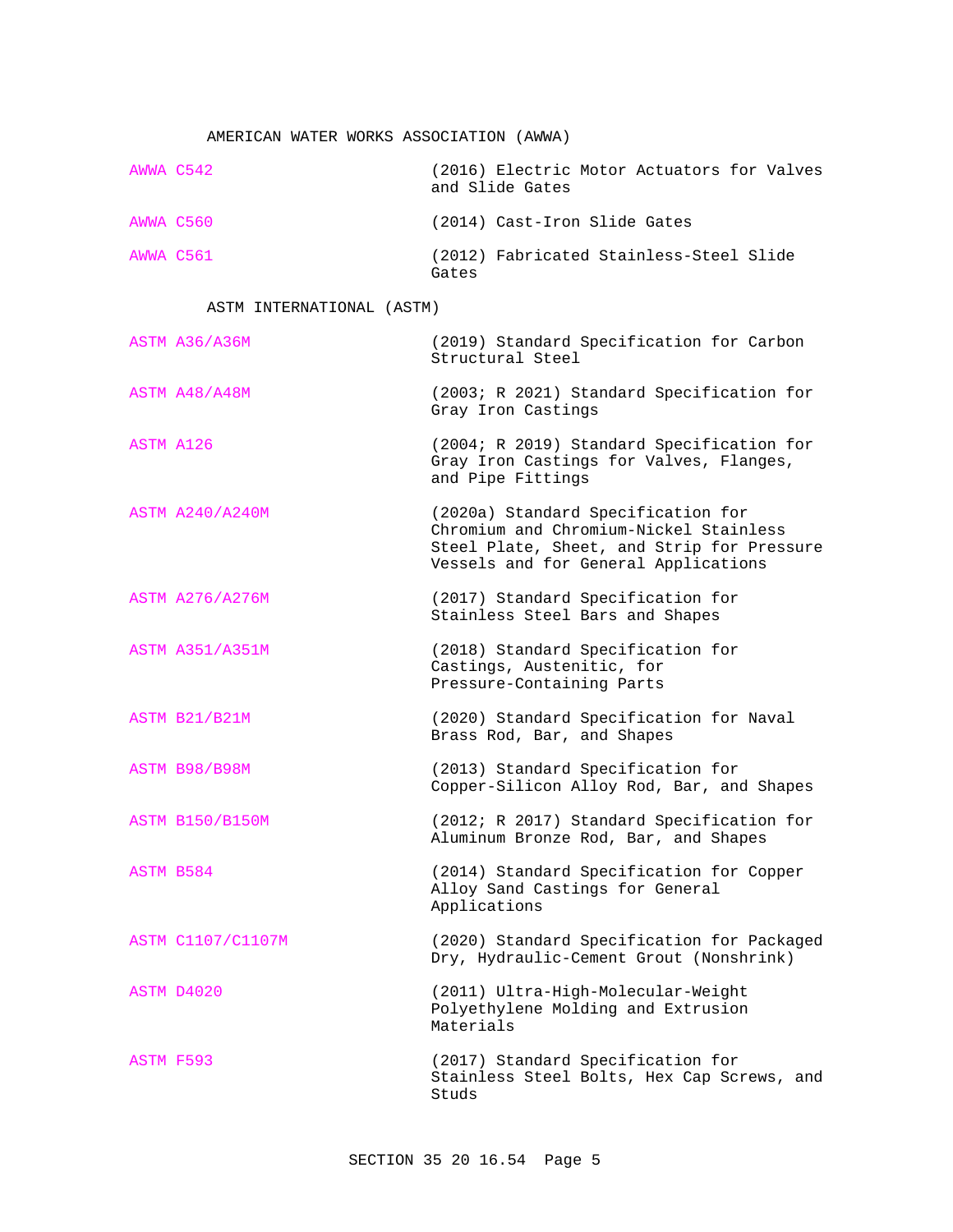#### NATIONAL ELECTRICAL MANUFACTURERS ASSOCIATION (NEMA)

NEMA MG 1 (2016) Motors and Generators - Revision 1: 2018; Includes 2021 Updates to Parts 0, 1, 7, 12, 30, and 31

U.S. ARMY CORPS OF ENGINEERS (USACE)

(2014) Safety -- Safety and Health Requirements Manual

### 1.5 DESIGN

The slide gates must be products of a manufacturer who has been regularly engaged during the past five years in the production of similar-sized gates for the design heads specified herein. Based on the heads specified, working stresses shall not exceed the lower value of either one-half of the yield strength or one-fifth of the ultimate strength of the material. The gates accessories and appurtenances shall be designed for installation as shown on the contract drawings.

### 1.6 ERECTING ENGINEER

The Contractor shall furnish the services of a competent erecting engineer to supervise and direct the installation and testing of the gates furnished under this section. The erecting engineer shall be a full-time employee of, and designated as such by, the gate manufacturer, shall have had at least five years of experience with the type of gate furnished under these specifications and shall be subject to the approval of the Contracting Officer. The services of the engineer shall be furnished at no extra cost to the Government. The installation and testing of the gates under the direction and supervision of the erecting engineer shall in no way relieve the Contractor of sole responsibility for the gates meeting all requirements of the specifications and fulfilling all the Contractor's guarantees.

#### 1.7 WORKMANSHIP

All workmanship, whether in the factory or the field, must be performed in a skillful and workmanlike manner by qualified mechanics under competent supervision and direction and in accordance with the best modern practice for the various trades involved and for the manufacture of high-grade machinery. All parts must have accurately machined mounting and bearing surfaces so that they can be assembled without fitting, chipping or remachining. All parts must conform to the design dimensions and be free of defects in either workmanship or material that will impair their service. All attaching bolt holes must be accurately drilled to the layout indicated on the shop drawings and dimensional outline drawings.

### 1.8 SUBMITTALS

#### **\*\*\*\*\*\*\*\*\*\*\*\*\*\*\*\*\*\*\*\*\*\*\*\*\*\*\*\*\*\*\*\*\*\*\*\*\*\*\*\*\*\*\*\*\*\*\*\*\*\*\*\*\*\*\*\*\*\*\*\*\*\*\*\*\*\*\*\*\*\*\*\*\*\***

**NOTE: Review submittal description (SD) definitions in Section 01 33 00 SUBMITTAL PROCEDURES and edit the following list, and corresponding submittal items in the text, to reflect only the submittals required for the project. The Guide Specification technical editors have classified those items that require Government approval, due to their complexity**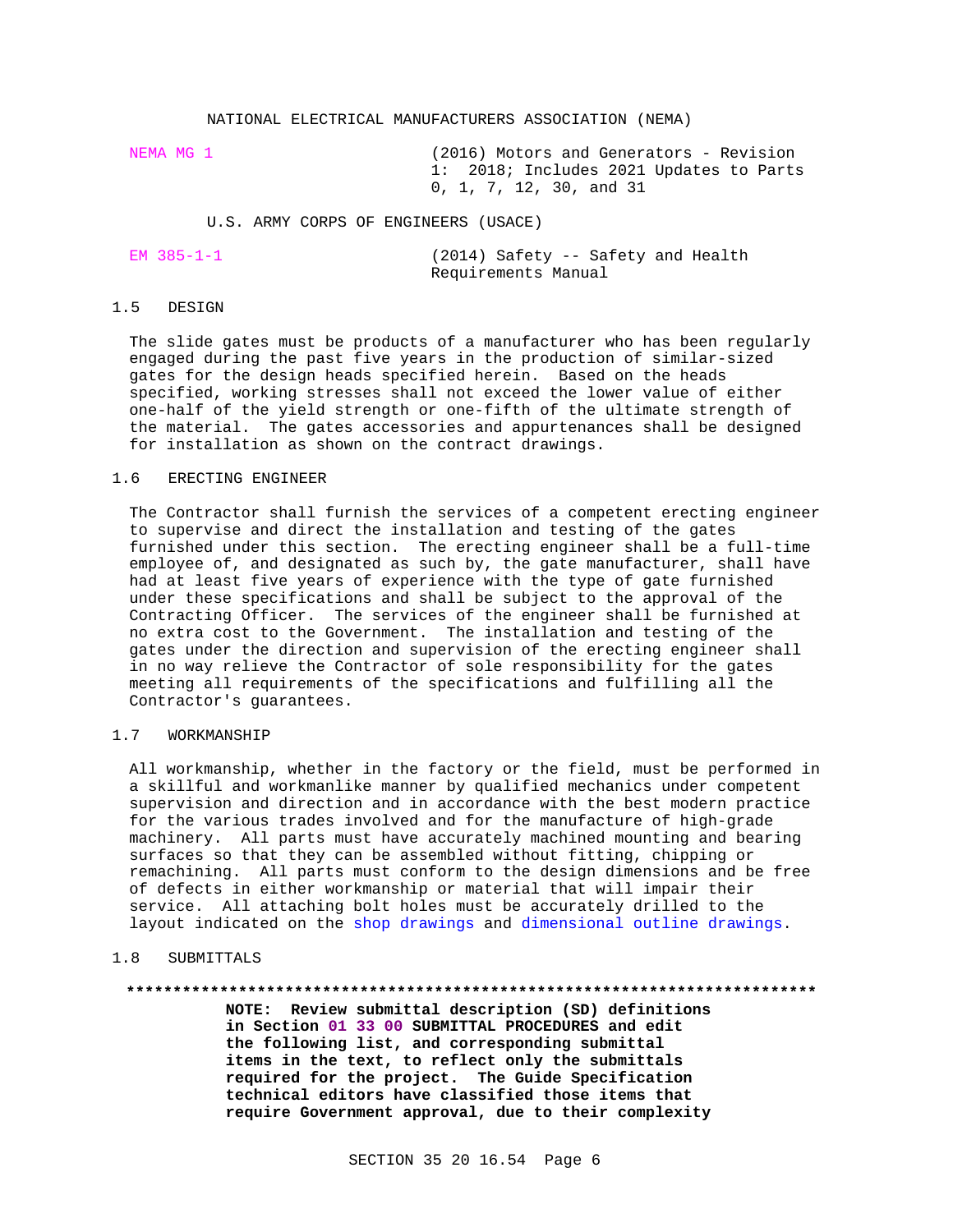**or criticality, with a "G." Generally, other submittal items can be reviewed by the Contractor's Quality Control System. Only add a "G" to an item, if the submittal is sufficiently important or complex in context of the project.**

**For Army projects, fill in the empty brackets following the "G" classification, with a code of up to three characters to indicate the approving authority. Codes for Army projects using the Resident Management System (RMS) are: "AE" for Architect-Engineer; "DO" for District Office (Engineering Division or other organization in the District Office); "AO" for Area Office; "RO" for Resident Office; and "PO" for Project Office. Codes following the "G" typically are not used for Navy, Air Force, and NASA projects.**

**The "S" classification indicates submittals required as proof of compliance for sustainability Guiding Principles Validation or Third Party Certification and as described in Section 01 33 00 SUBMITTAL PROCEDURES.**

**Choose the first bracketed item for Navy, Air Force and NASA projects, or choose the second bracketed item for Army projects. \*\*\*\*\*\*\*\*\*\*\*\*\*\*\*\*\*\*\*\*\*\*\*\*\*\*\*\*\*\*\*\*\*\*\*\*\*\*\*\*\*\*\*\*\*\*\*\*\*\*\*\*\*\*\*\*\*\*\*\*\*\*\*\*\*\*\*\*\*\*\*\*\*\***

Government approval is required for submittals with a "G" or "S" classification. Submittals not having a "G" or "S" classification are [for Contractor Quality Control approval.][for information only. When used, a code following the "G" classification identifies the office that will review the submittal for the Government.] Submit the following in accordance with Section 01 33 00 SUBMITTAL PROCEDURES:

SD-02 Shop Drawings

Shop Drawings; G[, [\_\_\_\_]]

Dimensional Outline Drawings; G[, [\_\_\_\_]]

 The Contractor shall furnish the Contracting Officer for his review and approval dimensional outline drawings, catalog data and other information and calculations for each size unit which will include at least the following:

- (1) Name of actuator manufacturer.
- (2) Model number and weight.
- (3) Dimensional drawing.

 (4) Descriptive bulletin, including a breakaway drawing illustrating all operating components, a parts list and materials of construction.

(5) Strength and durability HP ratings per AGMA 6010.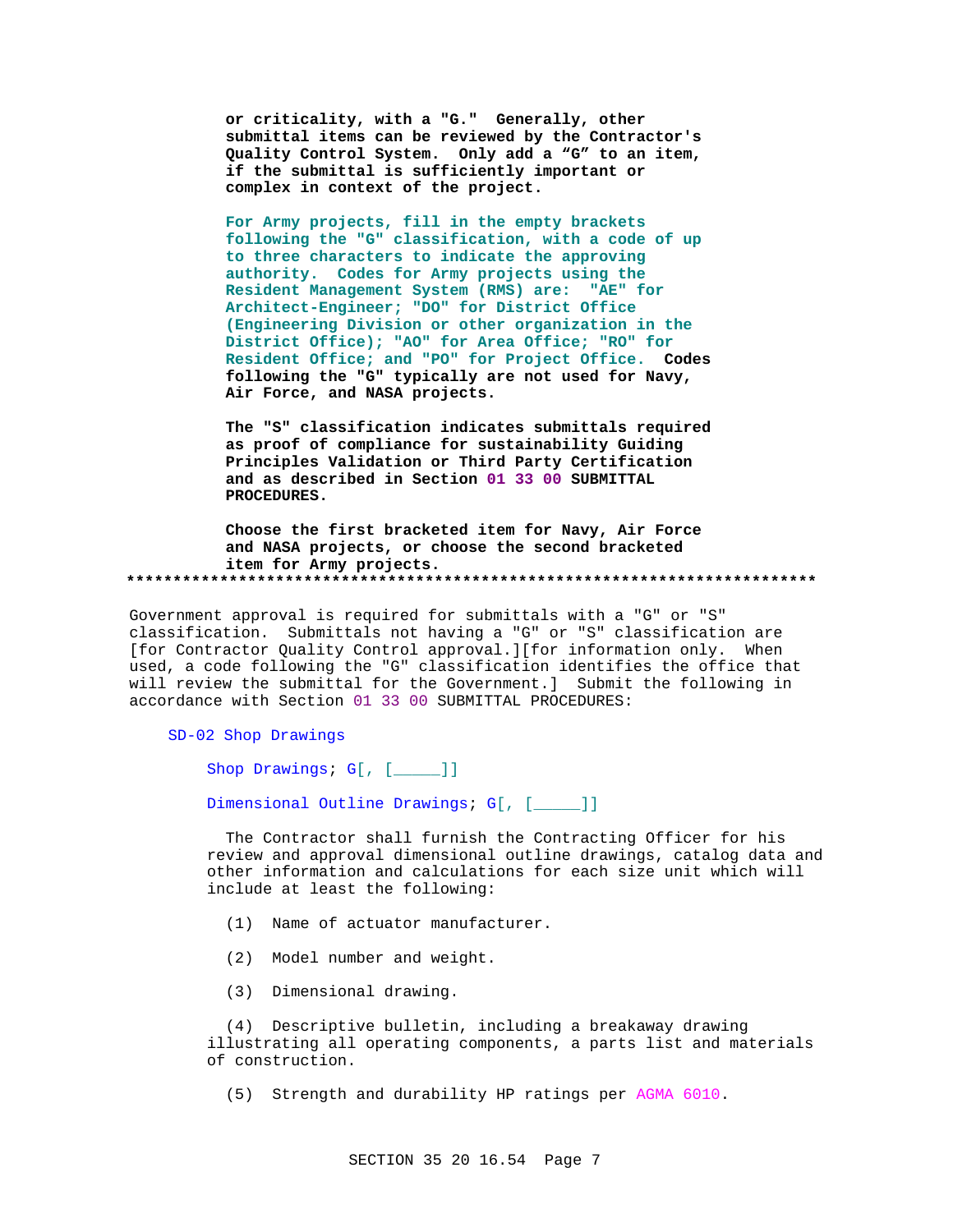(6) The electric motor's HP rating, the starting, running, and locked rotor torques, full load and locked rotor amps.

(7) The maximum and operating stem opening and closing load.

 (8) Equipment sizing calculations, including all related factors and supporting literature.

 (9) The maximum output of the motor operated actuator with the torque limiting switch inoperative.

 (10) Calculations showing the required stem size and bracing required under condition (9) above for  $L/R < 200$ .

(11) Control wiring diagram.

#### SD-06 Test Reports

Quality Control Field Test Report; G[, [\_\_\_\_\_]]

Within three (3) days of a successful Quality Control Field Test, the Contractor must submit the Quality Control Field Test Report.

### SD-10 Operation and Maintenance Data

Provide both electronic (PDF) and hard copies of Operation and Maintenance Manuals. All manuals and parts lists must be bound separately, be approximately 8-1/2 inches by 11 inches, printed on good quality paper and bound between flexible, durable covers. Drawings incorporated in the manual and/or parts lists may be reduced to page size provided they are clear and easily legible, or may be folded into the manual to page size. Photographs and/or catalog cuts of components may be included for identification. The operation and maintenance manual and parts lists shall be submitted at the time of shipment of the gate actuators. Manuals shall be provided for each type of slide gate and gate actuator.

Installation Manual; G[, [\_\_\_\_\_]]

Operation And Maintenance Manuals; G[, [\_\_\_\_\_]]

### 1.9 SUBMITTAL DESCRIPTIONS

The following subparagraphs describe in detail the submittals pertaining to the work specified in this section.

#### 1.9.1 Shop Drawings

Submit complete shop drawings of the gate to the Contracting Officer for approval. Drawings of any items made specially or specifically for this project must be true shop drawings, but catalog cuts are sufficient for standard manufactured articles, and outline drawings of such equipment may be used in the assembly drawings. However, for those items for which true shop drawings are not required, sufficient descriptive data and/or other information, in addition to the catalog cuts, must be submitted to demonstrate compliance with the specifications. The embedded items and structural openings and clearances, which are dependent upon the gate design, must be included with the shop drawings.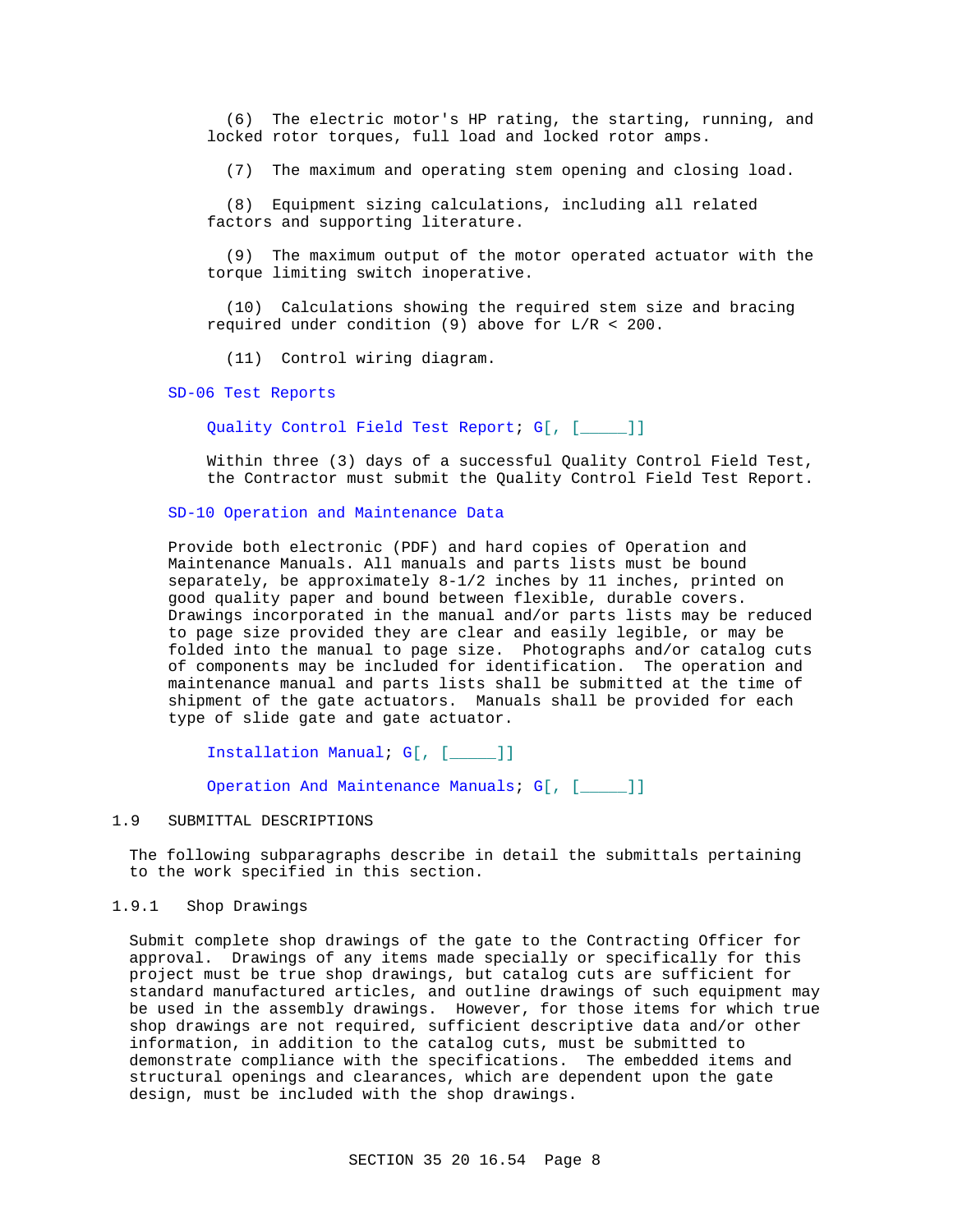### 1.9.2 Installation Manual

A minimum of 30 days prior to shipment of the slide gate and gate actuator, submit three (3) copies of the gate manufacturer's standard manual describing procedures to be followed by the field service representative in installing and adjusting the slide gates, gate actuators and appurtenances not furnished by the Government. The installation manual must be of such a nature that it may be comprehended by an engineer or mechanic without extensive experience in erecting slide gates of this type. The description must be a step by step explanation of operations required, and include, where applicable, such things as gate component alignment procedures, bolt torque values, limit switch setting adjustment, wedge block adjustment and similar details.

### 1.9.3 Operation and Maintenance Manuals

Submit five (5) hard copies of all operation and maintenance, lubrication, and repair manuals for all equipment not furnished by the Government. Submit also in electronic format (PDF). Furnish operation and maintenance manuals containing complete information in connection with the operation, lubrication, adjustment, routine and/or special maintenance, disassembly, repair and reassembly of the manual and electric motor driven gate actuators and appurtenances furnished under this section. Furnish copies of the manufacturer's spare parts lists and/or bulletins for the gate actuators and appurtenances. These lists and/or bulletins shall clearly show all details and parts, and all parts shall be adequately described and/or have proper identification marks. Submit the operation and maintenance manual and parts lists at the time of shipment of the gate actuators.

#### 1.10 QUALITY CONTROL

### 1.10.1 General

Establish and maintain quality control for slide gate operations to assure compliance with contract requirements and maintain records of quality control for all construction operations, including but not limited to the following:

- (1) Machine work and electrical work.
- (2) Shop painting.
- (3) Galvanizing.
- (4) Use of specified materials and equipment.
- (5) Shop assembly and tests.
- (6) Preparation for shipment and storage.

(7) Inspection at the worksite for damage to and defects in all material and equipment.

- (8) Storage at the worksite.
- (9) Field painting.
- (10) Installation and tests.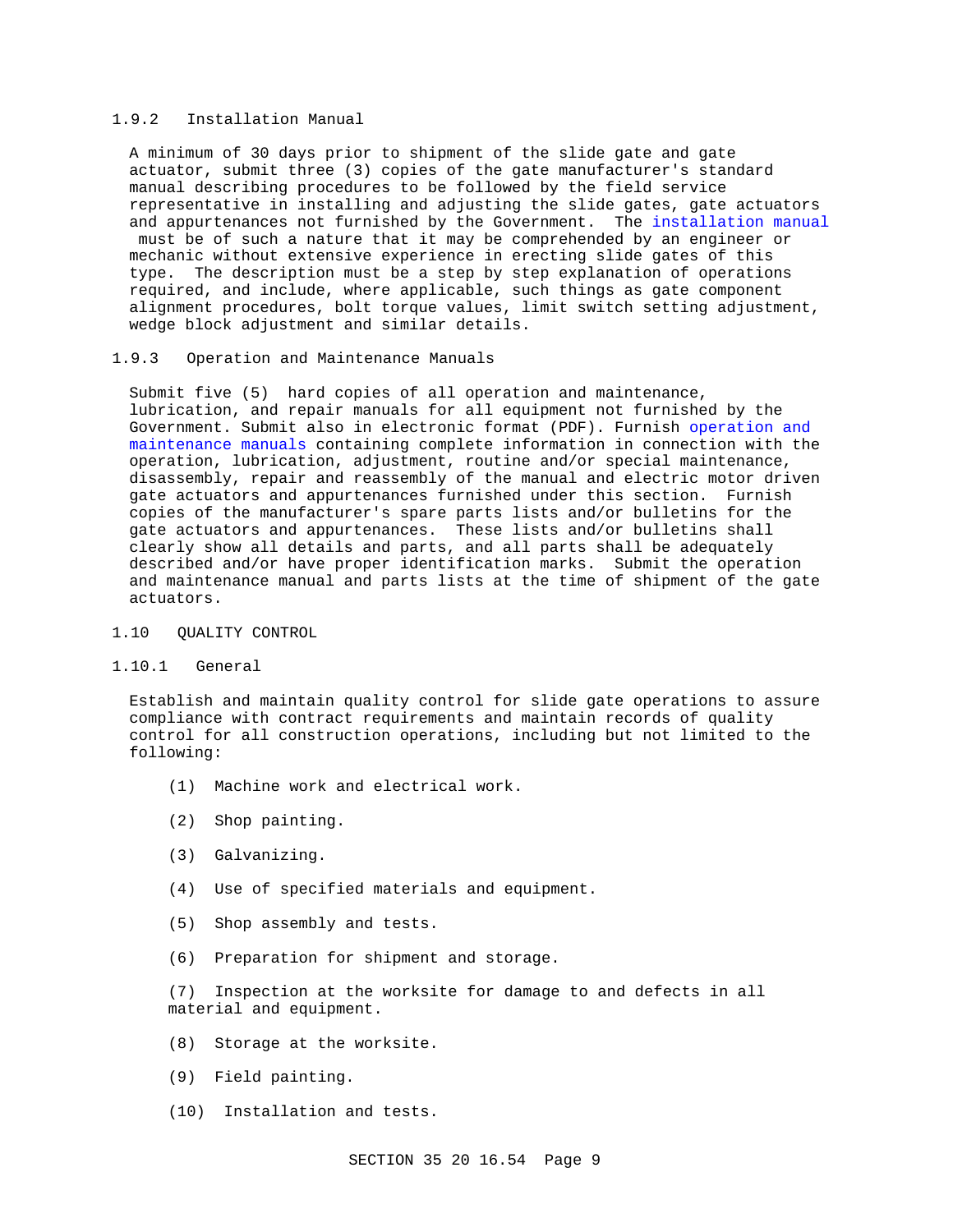(11) Operation and maintenance after installation.

### 1.10.2 Reporting

The original and four copies of these records of inspection and tests, as well as the corrective action taken, must be furnished to the Government daily. Format of the report shall be as prescribed in Section [ 01 45 00.00 10][01 45 00.00 20][01 45 00.00 40] QUALITY CONTROL.

#### 1.11 PREPARATION FOR SHIPMENT

Prior to shipment from the manufacturer's plant, prepare the gate for shipment as described herein. All large, bulky and/or heavy elements must be mounted on skids or pallets of ample size and strength to facilitate loading and unloading. Pack all small parts in sturdy wood or heavy corrugated paperboard boxes. Provide a packing list, indicating the contents of each such box and enclose in a moisture-proof envelope securely fastened to the outside of the box. The skid and/or pallet mounting and the boxing must be done in a manner which will prevent damage to the gate during loading, shipment, unloading, storage and any associated and/or subsequent handling. Provide Weatherproof covers during shipment to protect all items which the Contracting officer designates as requiring such protection. Any special slings, strong backs, skidding attachments or other devices used in loading the equipment at the manufacturers' and/or fabricators' plants must be furnished for unloading and handling at the destination and become the property of the Government.

### 1.12 PREPARATION FOR STORAGE

At the conclusion of all shop tests, the gate must be protectively processed for not less than 24-month storage either outdoors or indoors as the case may be, at the destination. Furnish for approval, a complete description of the processing method or methods intended to use, including complete instructions for maintaining the protection during the storage period. Surfaces of items or portions of items which are to be embedded in or rest on concrete, must be cleaned of all dirt, rust, and other foreign coatings, not including closely-adhering mill scale, and then coated with a rust preventative.

### 1.13 STORAGE

Upon delivery at the worksite, bulky parts of the gates, such as the frames, slides and wall thimbles, which have been coated with a complete paint system in the manufacturer's plant, may be stored outdoors provided these parts are stored on wood blocking not less than 8 inches above a base of washed gravel or crushed stone not less than 2 inches thick. All other parts of the gates such as the gate stem, fasteners, and actuators store in a weathertight building. A framework covered with a plastic film, or any other such expedient or makeshift arrangement, will not be acceptable. Inspect the storage site at least once per day. Submit a detailed description of the proposed storage facilities, and a plan for storage maintenance and inspection, before any storage actually begins.

## 1.14 SAFETY

The Contractor is responsible for selection of plant operating equipment to ensure safe installation of the equipment specified herein, at the worksite, based upon the local working conditions, including site-specific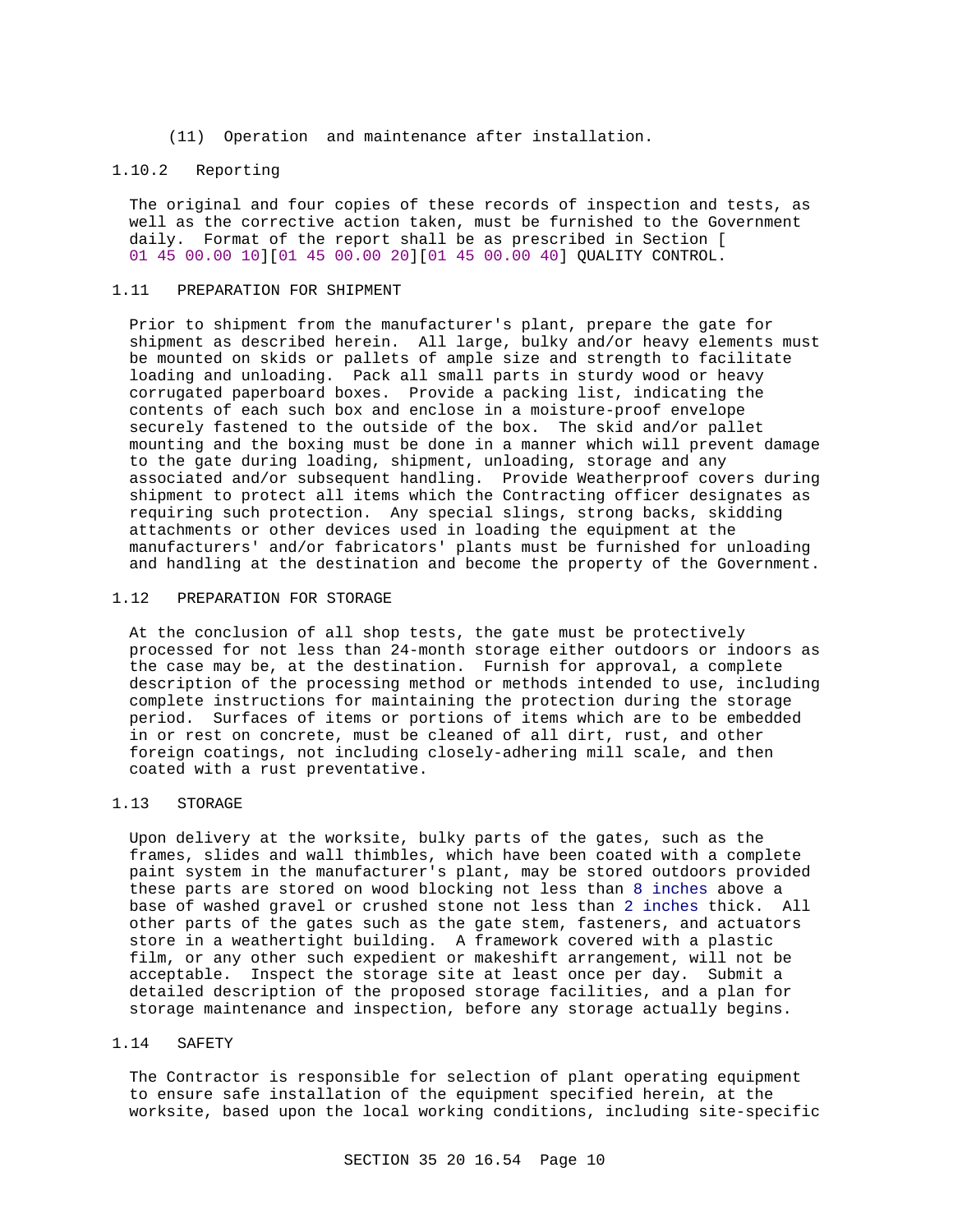restrictions for utilities, access or environmental conditions. Provide all equipment, labor and power, required for ventilation at the worksite in order to ensure a safe working environment in accordance with EM 385-1-1, Safety and Health Requirements Manual, as well as any local, State, or National codes which apply to the work or work environment. The Contractor must test the air quality for toxicity, flammable gas and percentage of oxygen content prior to entering, and continuously during any work in an enclosed area. Use an air quality monitor from a recognized manufacturer to test the air quality.

#### 1.15 WARRANTY

The Contractor must furnish to the Government, under separate cover, the manufacturer's standard commercial warranty for each size sluice gate and gate actuator, but not less than a minimum of 1 year warranty must be provided.

### 1.16 MAINTENANCE

After completion of the installation, continue to maintain and protect the gate and keep it ready for operation at any time until acceptance thereof. Provide electrical power in accordance with applicable Sections in Division 26 - ELECTRICAL for all operation and testing of the gates until final acceptance by the Government.

### PART 2 PRODUCTS

## 2.1 MATERIALS

All materials must be free from defects and imperfections, of recent manufacture and unused, and of the classifications and grades specified herein unless otherwise approved by the Contracting Officer. Material not specifically described, as far as practicable, conform to the latest specifications of the American Society for Testing and Materials. All materials, supplies and articles not manufactured by the Contractor must be the products of recognized reputable manufacturers. Submit samples of materials for approval when so directed. Equipment, materials and articles installed or used without such approval are at risk of subsequent rejection.

### 2.1.1 Iron Castings

Material for iron castings must meet the applicable requirements of either ASTM A48/A48M for Class Nos. 30A, 30B or 30C or ASTM A126 for Class B.

#### 2.1.2 Structural Steel

Structural steel used for shop fabricated items such as the gate actuator pedestals must meet the applicable requirements of ASTM A36/A36M. The contrctor may submit other gate material for approval.

# 2.1.3 Bronze

Bronze castings for such items as wedges, thrust nuts, lift nuts and couplings must meet the applicable requirements of ASTM B584 for Copper Alloy No. 865. Bronze extrusions for seat facings in the frame and slide must meet the applicable requirements of ASTM B21/B21M for Copper Alloy No. 464 or No. 482. Bronze for adjusting screws and lock nuts must meet the applicable requirements of ASTM B98/B98M for Copper Alloy No. 651 or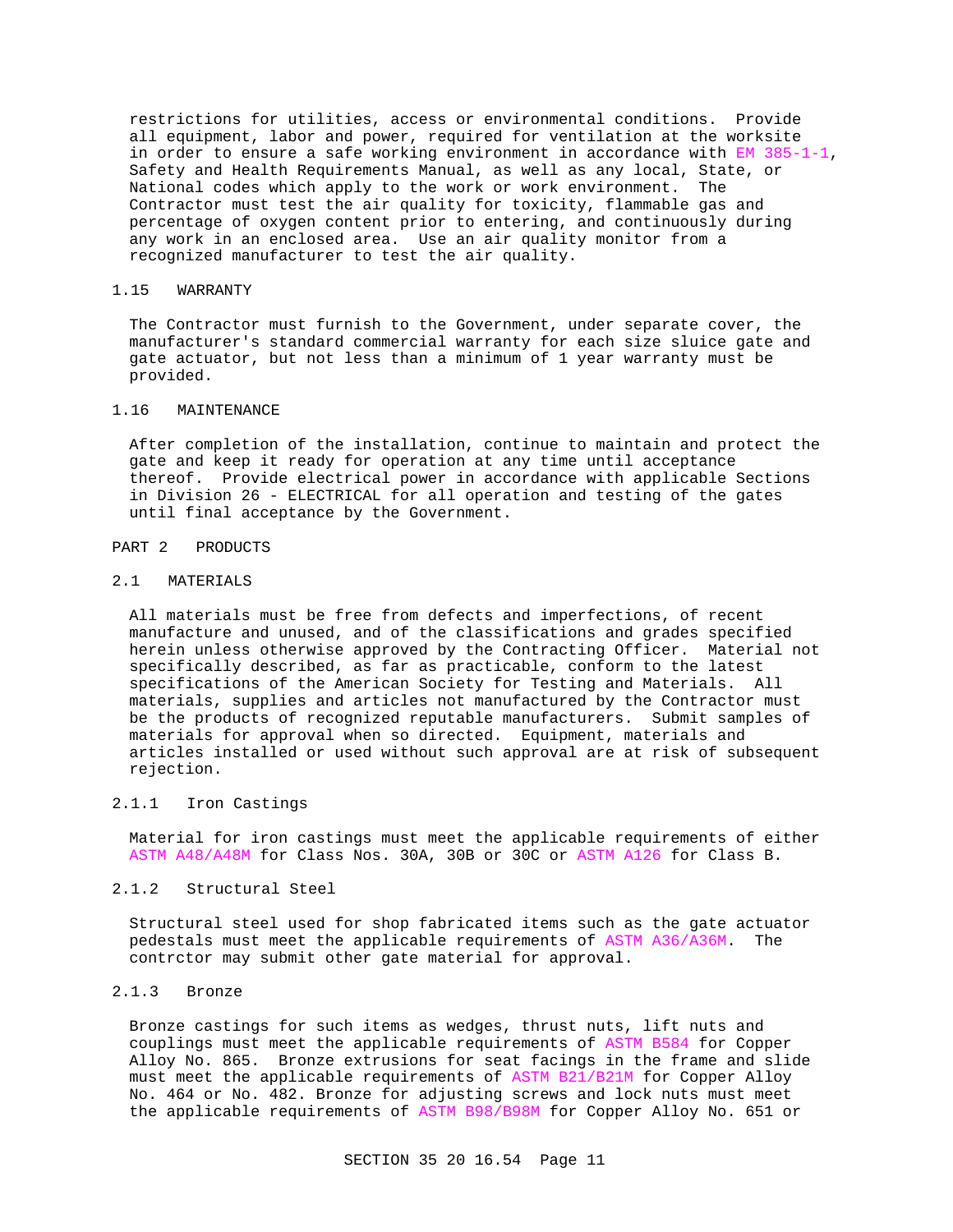No. 655. or ASTM B150/B150M for Copper Alloy No. 614, No. 623, or No. 630.

### 2.1.4 Stainless Steel

Stainless steel rods for stems must meet the applicable requirements of ASTM A276/A276M for Type 304 or 316. Stainless steel for fasteners must meet either the above-mentioned specification or the applicable requirements of ASTM F593 alloy group 1 Type 304. Stainless steel for slides and frames must meet the applicable requirements of ASTM A276/A276M for Type 304 or 316 or ASTM A240/A240M for Type 304L or 316L.

### 2.2 EQUIPMENT

The following equipment, together with all necessary accessories and appurtenances, must be installed. The following paragraphs may at times describe or refer to only one item, assembly, or arrangement, but these requirements apply to all such items, assemblies, or arrangements furnished under these specifications.

## 2.2.1 Gate

 $\overline{[}$ 

The [\_\_\_\_\_] gates for control structure [\_\_\_\_\_] must fit an opening [xx inches] wide X [xx inches] high, be designed for a maximum head of [xx feet ] and an operating head of [x feet], and withstand an unseating head of [x feet]. Each gate must be cast-iron, fully bronze mounted, have side wedging devices for seating heads, and be the rising stem type. Each gate must be stainless steel, non self-contained, rising stem, standard bottom closure type. Cast-iron gates must meet the requirements of AWWA C560. Fabricated stainless steel gates must meet the requirements of AWWA C561.

| No. Required Opening Size Location | Seating<br>Head FT | Unseating<br>Head FT | Type of<br>Actuator | Type of<br>Invert |
|------------------------------------|--------------------|----------------------|---------------------|-------------------|
| in x in                            |                    |                      |                     |                   |
|                                    |                    |                      |                     |                   |
|                                    |                    |                      |                     |                   |

2.2.2 Frame

The frame must be the flat back type and of one piece, cast-iron construction. All contact surfaces of the frame must be machine-finished. The frame must have machined dovetail type grooves on its front face to accommodate the seat facings. The back face of the frame must be drilled and machined to bolt directly to the machined face of the thimble. Drill all bolt holes using templates to match the thimble. The frame must have integrally cast pads with machined surfaces and keyways to receive the side, wedging devices.

Construct the frame assembly of formed stainless steel plate with a minimum thickness of 1/4 inch. The frame must be of the flange back type design for mounting on a concrete wall with the use of embedded adhesive anchor bolts and grout pad. Size and spacing of anchor bolt holes must be suitable for the operating conditions of the gate. Anchor bolt hole spacing must not exceed [12 inches]. The frame must be of the [non self-contained] [self-contained] design. Design the frame sufficiently rigid to transfer hydrostatic loads to the gate anchorage. The frame must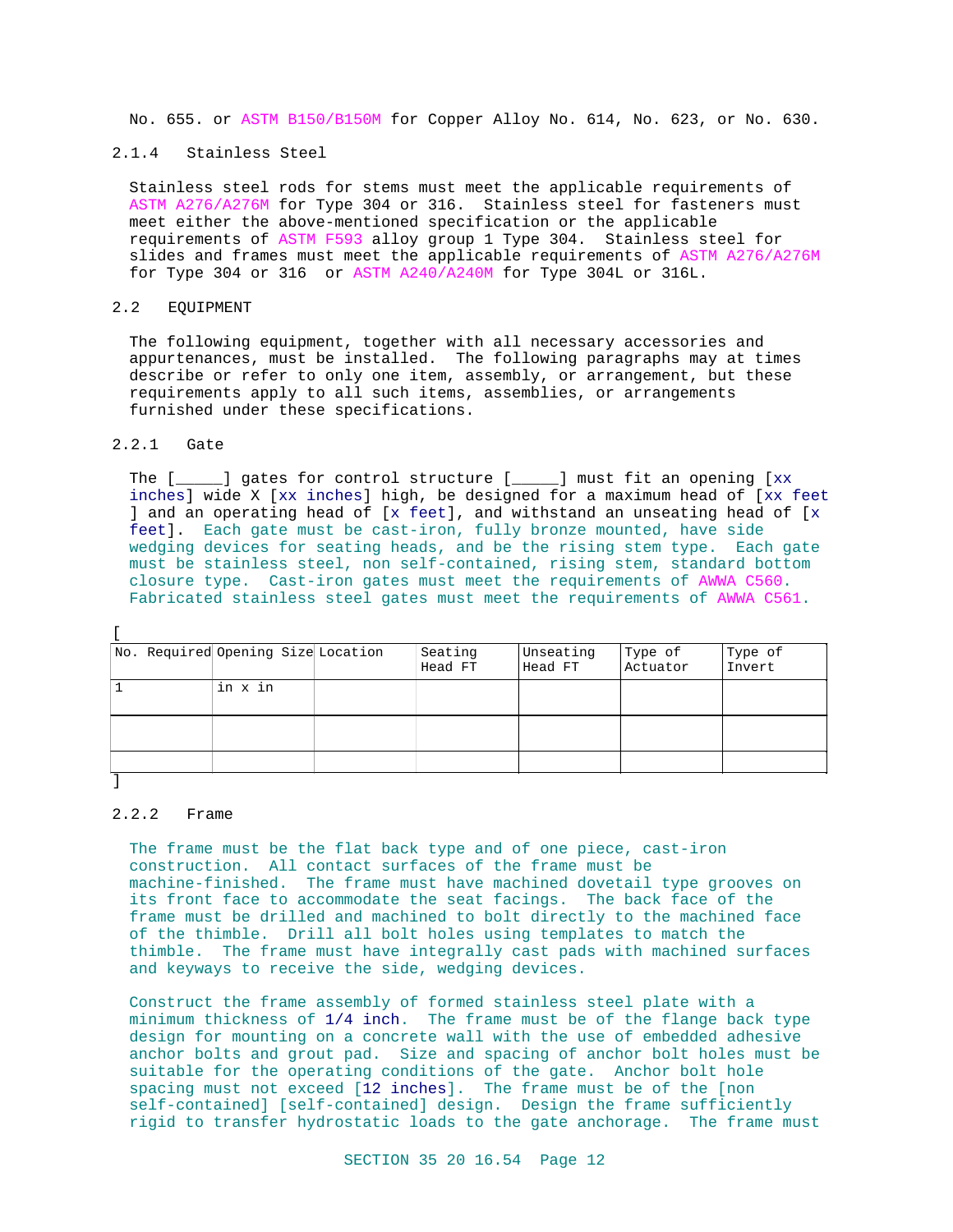positively retain the polymer guide/seal strip and the neoprene loading pad on studs welded to it. Use non-loosening fasteners on the gate guide assembly.

# 2.2.3 Guides Guides and Seals

The guides must be of one-piece, cast-iron construction, conservatively designed to withstand the total thrust due to the water pressure and the wedging action. The guides must be machine-finished on all contact surfaces, and a groove shall be machined the full length of the guide to provide sufficient clearance between the slide tongue and the guide groove to permit free movement and ensure proper engagement of the wedging devices. The guides must have machined areas on their front faces for at least one-half the vertical gate opening and be sufficiently long to retain and support at least one-half of the slide when the gate is in the full-open position. Attach the guides to the frame with steel and bronze fasteners and dowel to prevent relative motion between the guides and frame. Provide integrally cast pads with machined surfaces for attachment of the wedging devices.

The length of the guide must retain at least 2/3 of the slide height in the full open position. The guides must be conservatively designed to withstand the total thrust due to the water pressure. The guide seals must be specially milled or molded ASTM D4020 to positively retain the slide, form a tight seal, and restrict leakage. Seals must prevent metal to metal contact between the frame and slide. Sealing must be accomplished by pinching action of the polymer guide seal. Provide gate with a self-adjusting seal system to restrict leakage in accordance with the requirements of this specification. The guide seal assembly must be field adjustable and replaceable. The UHMW sealing system must maintain efficient sealing in any gate position.

# 2.2.4 Slide

The slide must be either square or rectangular and of one-piece, cast-iron construction with integrally-cast vertical and horizontal ribs and a reinforced section around the perimeter to provide for the seat facings. The slide must have machined areas on its seating face to accommodate the seat facings. Provide a tongue on each side of the slide, which extends its full length and machined on all sides to provide sufficient clearance between the tongue and the guide groove to permit free movement. Integrally cast pads must be provided and machine-finished to receive the wedges. A stem nut pocket must be cast integrally on the vertical centerline and above the horizontal center and be shaped to receive the stem nut.

The slide must be either square or rectangular and formed of welded stainless steel plate with integrally formed reinforcements at the top and bottom with welded interior reinforcements. The slide must have at least one vertical reinforcement on or adjacent to the vertical center line. All edges and corners must be rounded and polished for smooth operation within the guide seal assembly. Incorporate measures for attaching the stem to the gate with a clevis-type connection welded to the slide.

## 2.2.5 Wedging Devices

The gate must be provided with sufficient side wedging devices to limit leakage to 0.1 gallon per minute per foot of perimeter at the specified maximum seating heads. The wedging devices must be of solid cast bronze,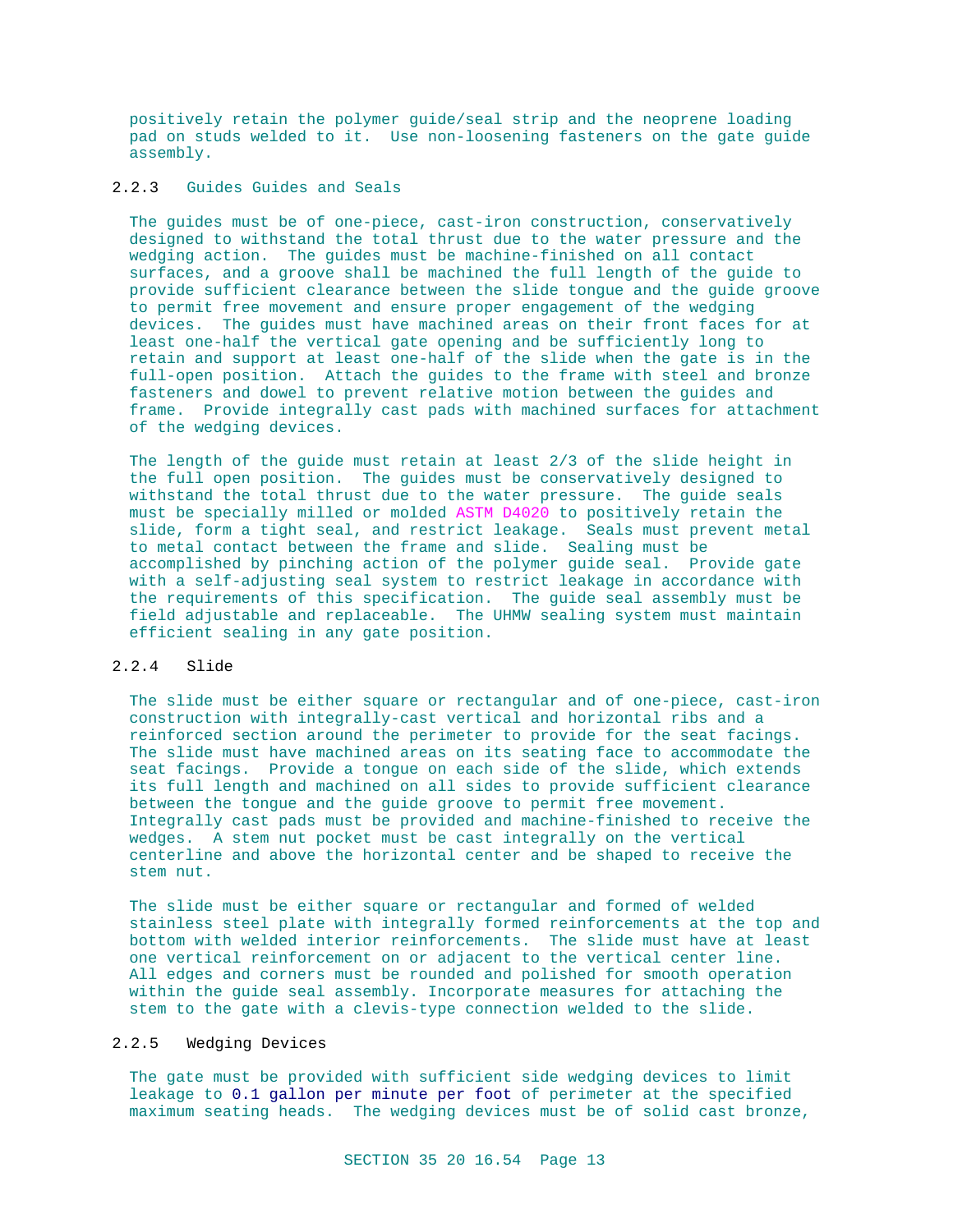machine-finished on all contact surfaces and keyed to the cast-iron pads to maintain adjustment. The wedging devices must be attached with either bronze or steel studs and bronze nuts, and the adjustable element be provided with a bronze adjusting screw with either a bronze lock nut or another approved locking device.

The gate must be provided with top wedging devices if recommended by the manufacturer to provide a practical degree of water-tightness. The wedging devices must be stainless steel castings and held onto the slide reinforcing member with two inline welded studs with backing plate. The wedging devices must be adjustable and provided with a positive means of locking. Wedging devices must be one piece and removable and replaceable without disassembly of other gate parts. Material for stainless steel castings must meet the requirements of ASTM A351/A351M-CF8M.

# 2.2.6 Seat Facings

Seat facings must be of extruded bronze. The facings must be of a special shape which, when impacted into place, will fill and be locked permanently into the dovetail-type grooves in the frame, and gate slide. Other methods of attachment will not be permitted. The width of the facing must be not less than 3/4-inch. After attachment, the facing shall be machined to a plane surface and to at least a 63 micro-inch finish. The seal shall be a specially molded shape designed to produce a wide sealing area on the machined stop bar bolted to the frame. The differential sealing pressure of the seal on the stop bar shall be capable of being varied by adjustment of the side wedging devices. When the gate slide is in the fully closed position and wedged into position against the frame, the maximum clearance between the seating faces must not exceed 0.004 inch.

### 2.2.7 Wall Thimble

The wall thimble must be of one-piece, square front flange with a square opening made of cast-iron construction ASTM A126 or approved equal. The wall thimble must be of the "F" Type design unless the gate manufacturer requires an "E" type design based on the unseating heads present. Provide the thimbles with an integrally cast ring or water stop. The front flange face must be machine finished to a plane surface and provided with tapped holes, using a template to match the drilling of the frame. The vertical centerline must be clearly shown by permanent marks at the top and bottom of the machined surface and the word "TOP" shall be permanently marked thereon. Provide the thimble with holes in the invert to permit satisfactory concrete placement. Provide a permanent gasket of uniform thickness between the front face of the thimble and the back face of the frame.

## 2.2.8 Stem, Couplings and Stem Guides

The stem must be of sufficient diameter to withstand, without buckling or permanent distortion, the stresses induced by closing the gate under locked torque conditions. Stem threads must be either machine-cut or cold rolled and of the double-lead ACME type. The stem and nut threads must have sufficient contact area so that the contact pressure will not exceed 5,000 psi when the maximum stem thrust is exerted. The stem thread surfaces in contact with the lift nut must have not rougher than a 63 micro-inch finish if machine cut and not rougher than a 32 micro-inch finish if roll-formed. The exterior corners of the threads, either during or after machining, must be given a slight radius of approximately 0.015-inch in order to prevent them from acting as cutting edges as the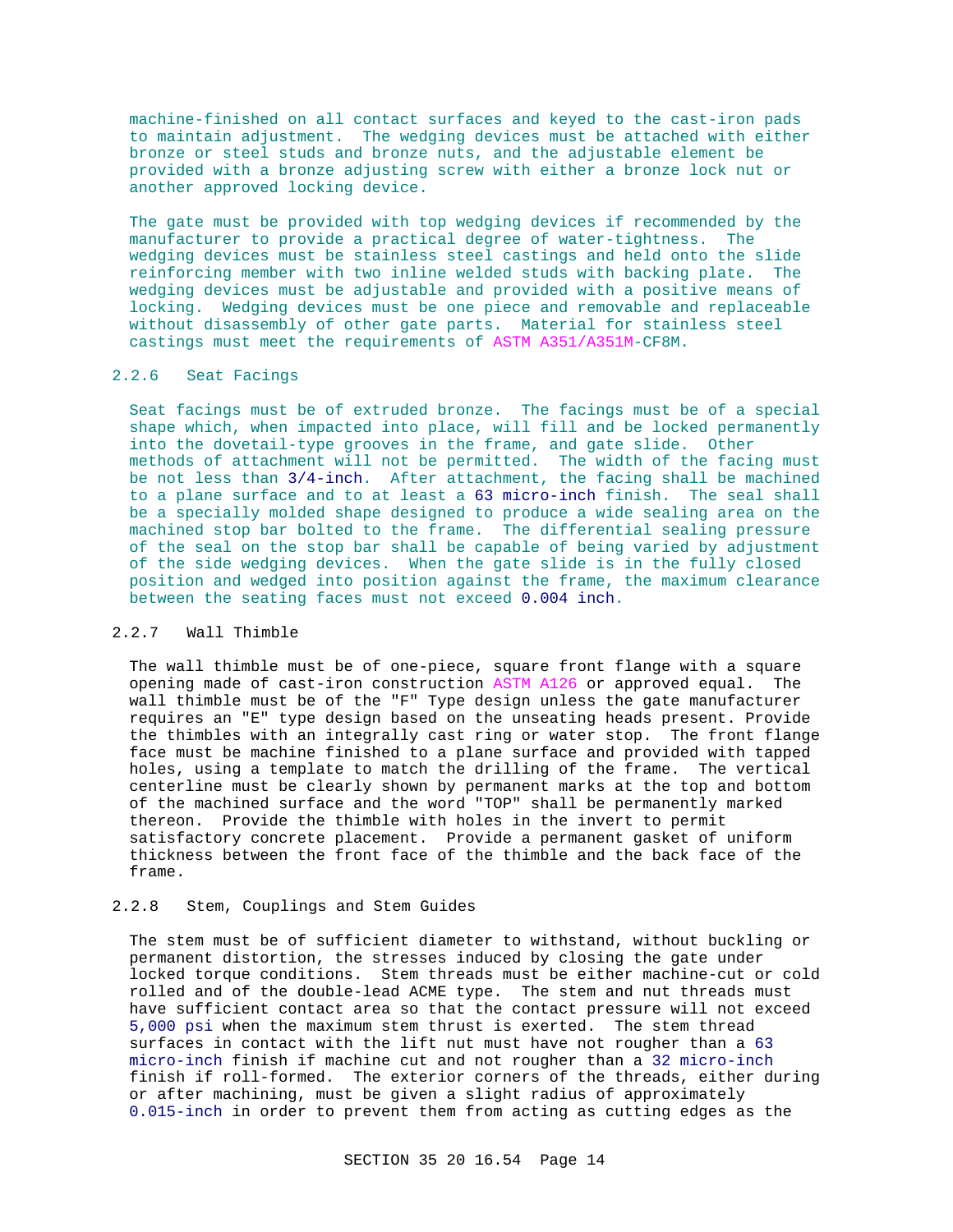stem passes through the lift nut. The stem must be of corrosion-resisting steel. Fit the stem with a tapped hole in the top end for handling. Make the tapped hole of sufficient diameter and depth for the insertion of an eyebolt of sufficient strength to pick up the entire stem from a horizontal position. Provide the stem at its lower end with a bronze thrust nut which will fit into the pocket provided on the gate slide and which will positively prevent rotation of the stem. Stem guides must be of cast-iron, bronze bushed and mounted on cast iron brackets. Stem guides are to be drilled and slotted so as to be adjustable in two directions and shall be spaced at close enough intervals to support the stem adequately with an L/R ratio of not more than 200. The bronze bushing must be machine-bored 1/16-inch to 1/8-inch larger than the stem diameter. The stem guide, including the bronze bushing, must be the two-piece collar type which can be installed and removed with the stem in place. Attach stem guides with corrosion resistant steel anchor bolts.

### 2.2.9 Top and Bottom Seal

The top seal must be made of UHMW polyethylene attached to the top horizontal frame member. Provide seals with elastomer loading pads or continuous compression cords in order to ensure contact between the UHMW polyethylene and gate. Corners or intersections of seals and loading pads or compression cords be interlocked and sealed for a leak-proof joint. The bottom seal must be made of resilient neoprene attached to the bottom horizontal frame member and form a tight seal.

## 2.2.10 Anchor Bolts

New anchor bolts must be installed for the stem guides and actuator pedestal and fabricated slide gate frame if required. The anchor bolts must be adhesive anchors with stainless steel threaded rods provided with bronze nuts. The quantity, size, spacing, minimum pullout strength and required effective embedment depth of the anchors must be determined and provided by the manufacturer.

## 2.2.11 Fasteners

All fasteners must be of either silicon bronze or stainless steel. The quantity and size of fasteners per recommended by the gate manufacturer. Thread standards must meet the requirements of ASME B1.1

### 2.2.12 Stem Cover

Provide a stem cover for each slide gate actuator. The stem cover must be of galvanized steel pipe of sufficient diameter and length to permit full travel of the stem without obstruction or binding. The top of the cover is to be closed with a galvanized steel pipe cap. The pipe cap must have a drilled and tapped hole fitted with an eyebolt of sufficient strength for lifting the assembly from a horizontal position. The stem cover must have a grease fitting, which can be used for lubricating the stem, installed above the threads used for mounting the cover to the actuator. The cover is to be threaded into the top of the actuator to prevent rainwater entry. Prior to assembly, threaded portions of the stem cover, cap, and eyebolt are to be coated with pipe compound. After installation of the cover, clean exposed threads and degrease, then apply a heavy coat of an approved zinc-rich protective coating.

#### **\*\*\*\*\*\*\*\*\*\*\*\*\*\*\*\*\*\*\*\*\*\*\*\*\*\*\*\*\*\*\*\*\*\*\*\*\*\*\*\*\*\*\*\*\*\*\*\*\*\*\*\*\*\*\*\*\*\*\*\*\*\*\*\*\*\*\*\*\*\*\*\*\*\***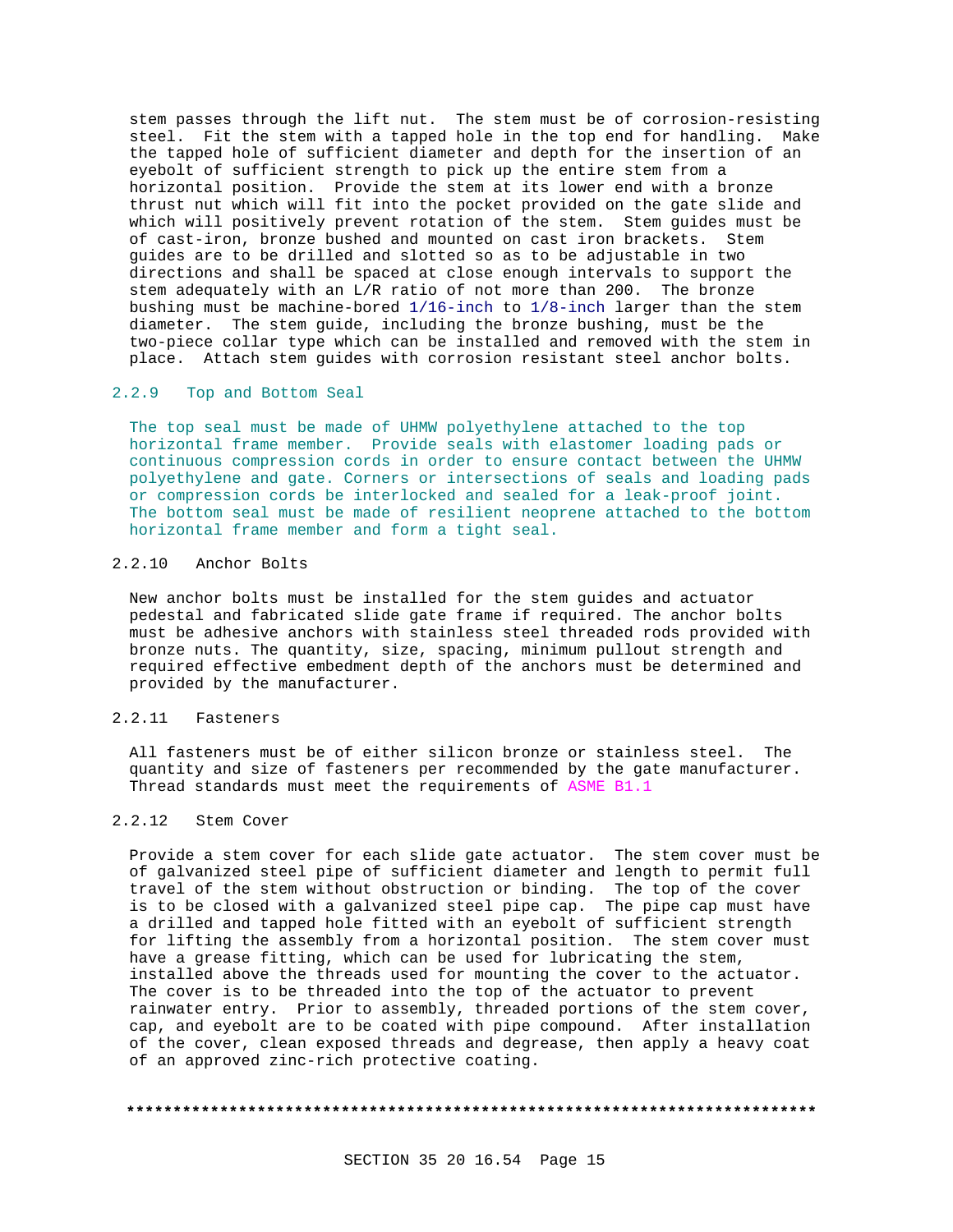## **NOTE: Designer select either paragraph MANUALLY OPERATED GATE ACTUATOR or paragraph ELECTRIC MOTOR DRIVEN GATE ACTUATOR based on project requirements. \*\*\*\*\*\*\*\*\*\*\*\*\*\*\*\*\*\*\*\*\*\*\*\*\*\*\*\*\*\*\*\*\*\*\*\*\*\*\*\*\*\*\*\*\*\*\*\*\*\*\*\*\*\*\*\*\*\*\*\*\*\*\*\*\*\*\*\*\*\*\*\*\*\*** [2.3 MANUALLY OPERATED GATE ACTUATOR

Open and close each slide gate by means of a manual crank-operated actuator having either a single or double gear reduction depending upon the load and mounted as shown on the drawings. The actuator must have cast bronze lift nuts threaded to match and engage with the stem threads. Provide the lift nuts with ball thrust or tapered roller bearings both above and below the flanges on the lift nut to accommodate the opening and closing thrusts. The actuator housing must be cast iron. Provide adjustable stop collars for installation on the stem just above the lift nut and accessibly below the hoist. All gearing must be steel and have accurately machine-cut teeth. Positive mechanical seals to retain lubricant and exclude dirt and moisture are to be provided on the lift nut and pinion shafts where they extend through the housing. Provide lubrication fittings for lubrication of all gears and bearings. A removable cast-iron crank with a rotating brass grip and a maximum radius of 380 mm15 inches must be provided. Fit the actuator with a 2 inch square nut for operation with a portable electric drill. Design the actuator such that a maximum force of 178 N40 pounds at a 380 mm15 inch radius will unseat the slide from its wedging devices at maximum design head. After the slide is unseated from its wedges a maximum force of 111 N 25 pounds at a 380 mm15 inch radius must operate the gate.

The actuator unit must include a cast-iron pedestal, drilled and machined to accommodate the gear and lift nut housing, arranged to be bolted to the operating platform, and designed to position the input shaft about 900 mm 36 inches above the platform. An arrow or arrows, with the word "OPEN" adjacent thereto, must be either permanently attached to or cast on the housing to indicate the direction of rotation to open the gate. Affix a brass instruction plate to the gate actuator stating manufacture, lubrication cycle and type of lubricant to be used.

#### ][2.4 ELECTRIC MOTOR DRIVEN GATE ACTUATOR

### 2.4.1 General

**\*\*\*\*\*\*\*\*\*\*\*\*\*\*\*\*\*\*\*\*\*\*\*\*\*\*\*\*\*\*\*\*\*\*\*\*\*\*\*\*\*\*\*\*\*\*\*\*\*\*\*\*\*\*\*\*\*\*\*\*\*\*\*\*\*\*\*\*\*\*\*\*\*\* NOTE: Designer - The process for calculating gate actuation forces are described in AWWA C560 and AWWA C561 and Engineering Manual EM 1110-2-3105. EM 1110-2-3105 provides detailed sketches showing how these forces are applied. \*\*\*\*\*\*\*\*\*\*\*\*\*\*\*\*\*\*\*\*\*\*\*\*\*\*\*\*\*\*\*\*\*\*\*\*\*\*\*\*\*\*\*\*\*\*\*\*\*\*\*\*\*\*\*\*\*\*\*\*\*\*\*\*\*\*\*\*\*\*\*\*\*\***

Each slide gate must be opened and closed by means of an individual electric motor actuator unit driven by an electric motor and mounted on the operating platforms as shown on the contract drawings. The unit must consist of complete, compact, rugged assemblies specially designed and manufactured for the required service by a manufacturer regularly engaged for at least 5 years in the production of this type of device, and be delivered completely wired, assembled and ready for installation. All parts of the lift mechanism must be designed to move the gate slide at a rate of approximately 1 foot per minute under the specified operating head condition. The actuator must be designed in conformance with the latest edition of standard practices of AGMA 6010. Gate actuation forces must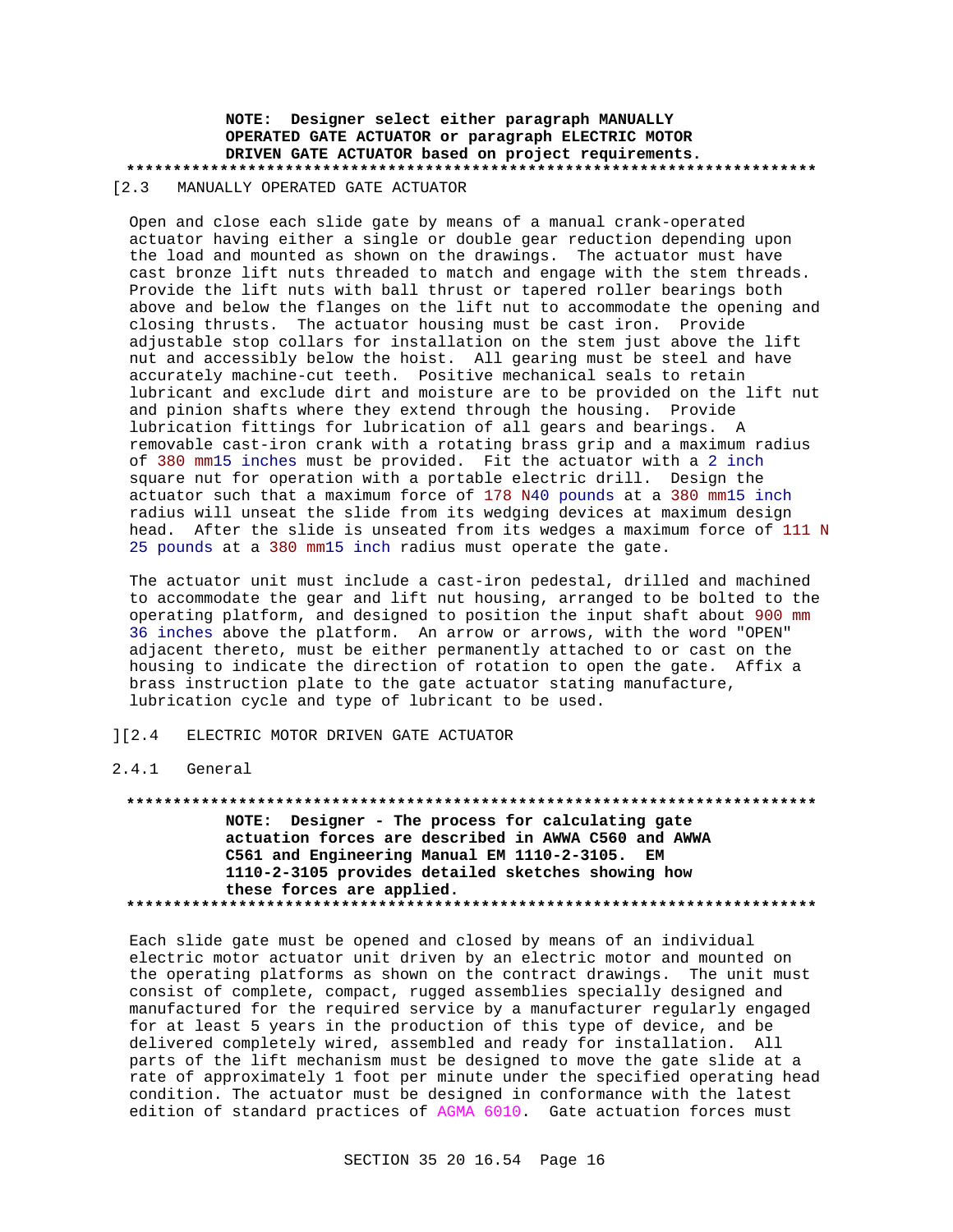follow the requirements as shown in Appendix A of AWWA C560 and AWWA C561.

The gate actuator requirements must be computed using the following formula:

> (a) Fu =  $62.4$  X H x A X fu + (Wg + Ws) (b) Fn = 62.4 X H X A X fn + (Wg + Ws) Fu = Minimum required unseating stem force, pounds Fn = Minimum required stem force, pounds, after unseating H = Operating head of water at gate disk centerline, feet A = Area of gate opening, square feet fu = 0.6 unseating friction factor fn = 0.3 friction factor after unseating Wg = Weight of gate disk, pounds Ws = Weight of gate stem, pounds

### 2.4.2 Electric Gate Actuator Assembly

The electric motor for the gate actuator must have a continuous duty rating, be suitable for operation on a [240] [480] volt, 3 phase, 60 Hz circuit, have sufficient horsepower to operate the actuator unit through the full gate travel in both directions without exceeding the full load ampere rating, and conform to applicable requirements of NEMA MG 1. All bearings shall be the anti friction type.

Actuator limit switches, torque switches and unit wiring must be provided in accordance with applicable section of Division 26 - ELECTRICAL. All components including the motor, reversing contactors and overload relays, pushbuttons, indicating lights, control transformer, reductions gearing, stem lift nuts, bearings and limit switches, must be enclosed in NEMA Type 4 enclosures and mounted on a cast iron pedestal with flanged base plate, complete with stainless steel anchor bolts and silicon bronze or stainless steel nuts. Design the pedestals to position the handwheel approximately 3 feet above the operating room floor on the standard slide gate installation.

a. Reduction gearing must consist of generated helical gears of heat-treated steel. Worms are to be of hardened alloy steel with threads ground and polished. The worm gear must be in one piece of high strength cast bronze. Run all reduction gearing in lubricant. All gears, the stem lift nuts and other working components must be carried on heavy duty ball or tapered roller bearings adequate for all torque and thrust loads imposed by operation of the gate at the specified maximum heads. Provide suitable seals at all points as required to retain the lubricant. Design the motor actuator to permit manual operation of the unit in event of power failure or as necessary during servicing.

b. Provide a handwheel, and an arrow with the word "OPEN" cast on the rim of the wheel, indicating the direction of opening. Effort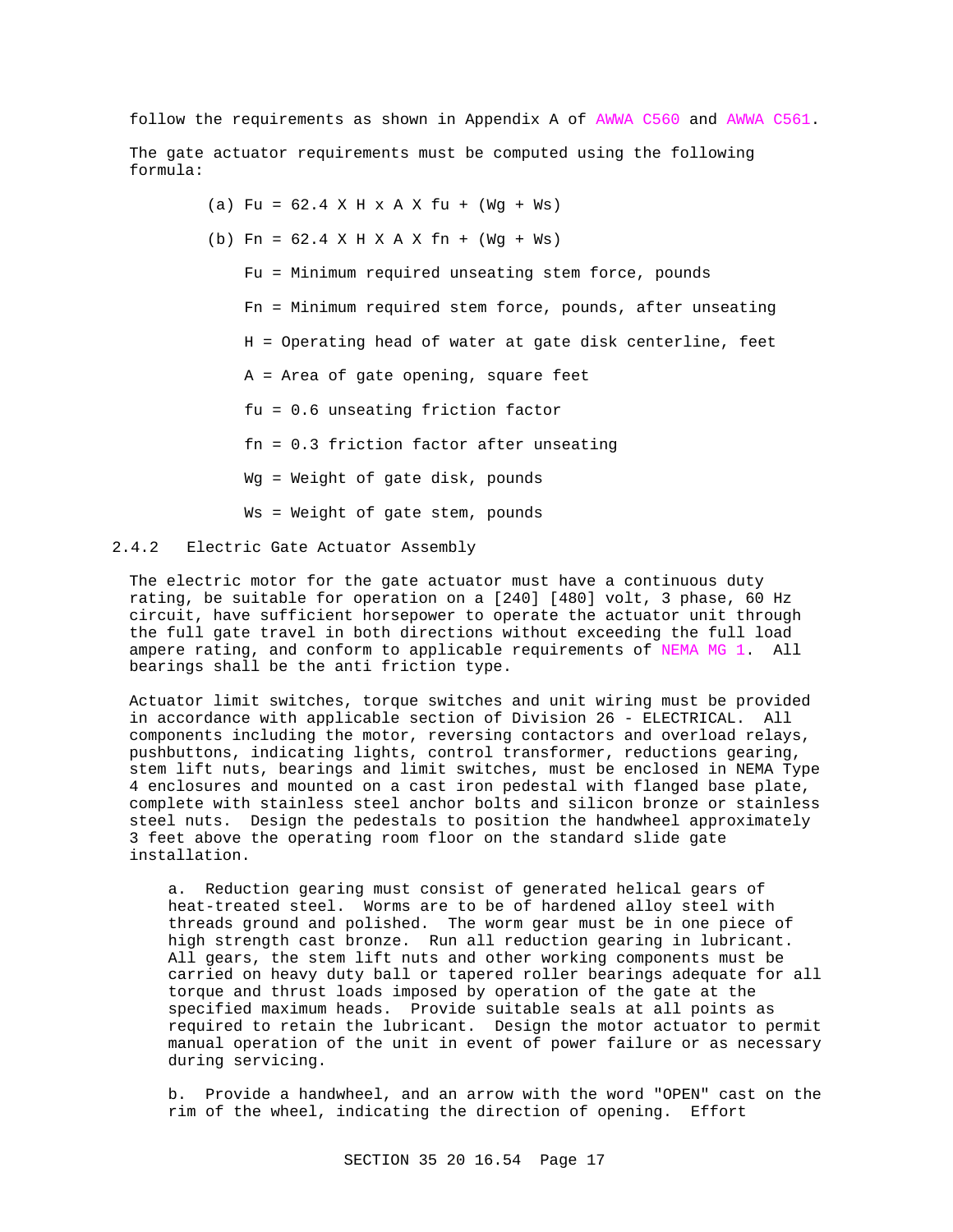required to operate the actuator manually with the gate in motion must not exceed 40 pounds at the wheel rim, and 80 pounds at the wheel rim to unseat the gate. The motor actuator must include a built in clutch mechanism so that the handwheel will not rotate during motor operation nor shall the motor turn during manual operation. Locate a dial type indicator at the top of the motor actuator to show gate position during both hand and motor operation. The indicator must be graduated to show "FULL OPEN" when the bottom of the gate is at the fully open position. House the indicator in a watertight enclosure. Indicators which are of the 3-position type showing fully open, fully shut or in an intermediate position are not acceptable. The actuator must be able to watch the indicator from the same position one stands in to operate the controls.

c. The operating unit must include a built in, lost motion device which will permit the motor to attain full speed after which a hammer blow shall be imparted to the hoisting mechanism to initiate gate motion in either the opening or closing direction of travel. Supply bronze lift nuts, made in two pieces with accurately machined splines or keys and threads. The two piece nut consists of an outer member, having a flange or flanges on the exterior and splines on the interior, which mates with an inner member having splines on the exterior and threads on the interior. The outer member must be mounted in the unit housing. Secure the inner member shall to the outer member by either a threaded retainer ring or another suitable arrangement.

d. After the gate has been either completely closed or securely supported in the partially open position, this inner member must be capable of being easily removed by disassembling its retaining arrangement and turning the handwheel. Each stem nut must be adequately designed, factory tested and inspected with the stem with which it will operate. Run each nut by hand throughout the length of the stem with which it will operate. Suitable marks must be used to identify the matched sets once they have been established in the shop. The internal thread must have the lower or non working face relieved 1/64 inch to ensure that the threads will bottom out before wedging can occur. Drill the lift nut or otherwise provide with adequate oil recesses and passages to ensure passage of lubricant to all interior threaded surfaces of the nut. The internal arrangement of the motor actuator units must be such that all moving parts run in lubricant, with adequate fittings and seals provided to retain the lubricant. Use lubricant per recommendations by the gate actuator manufacturer.

## 2.4.3 Limit Switches

The closing and opening travel of each gate must be protected against overload by torque-responsive mechanical switches, one for each direction of travel. Provide geared limit switches for stopping the gate at both the fully closed and the normal fully open positions. The torque switches must be operative during the entire travel of the gate to protect the stem and gate against possible damage in the event an obstruction is met. The torque switches must function without auxiliary relays or other devices and be field-adjustable to ensure (1) stopping the lowering operation of the gate should the stem load for any reason become compressive to a degree greater than the normal seating requirements, and (2) stopping the raising operation should a 100 percent overload develop. Provide position limit switches thar are adjustable and of the intermediate gear type,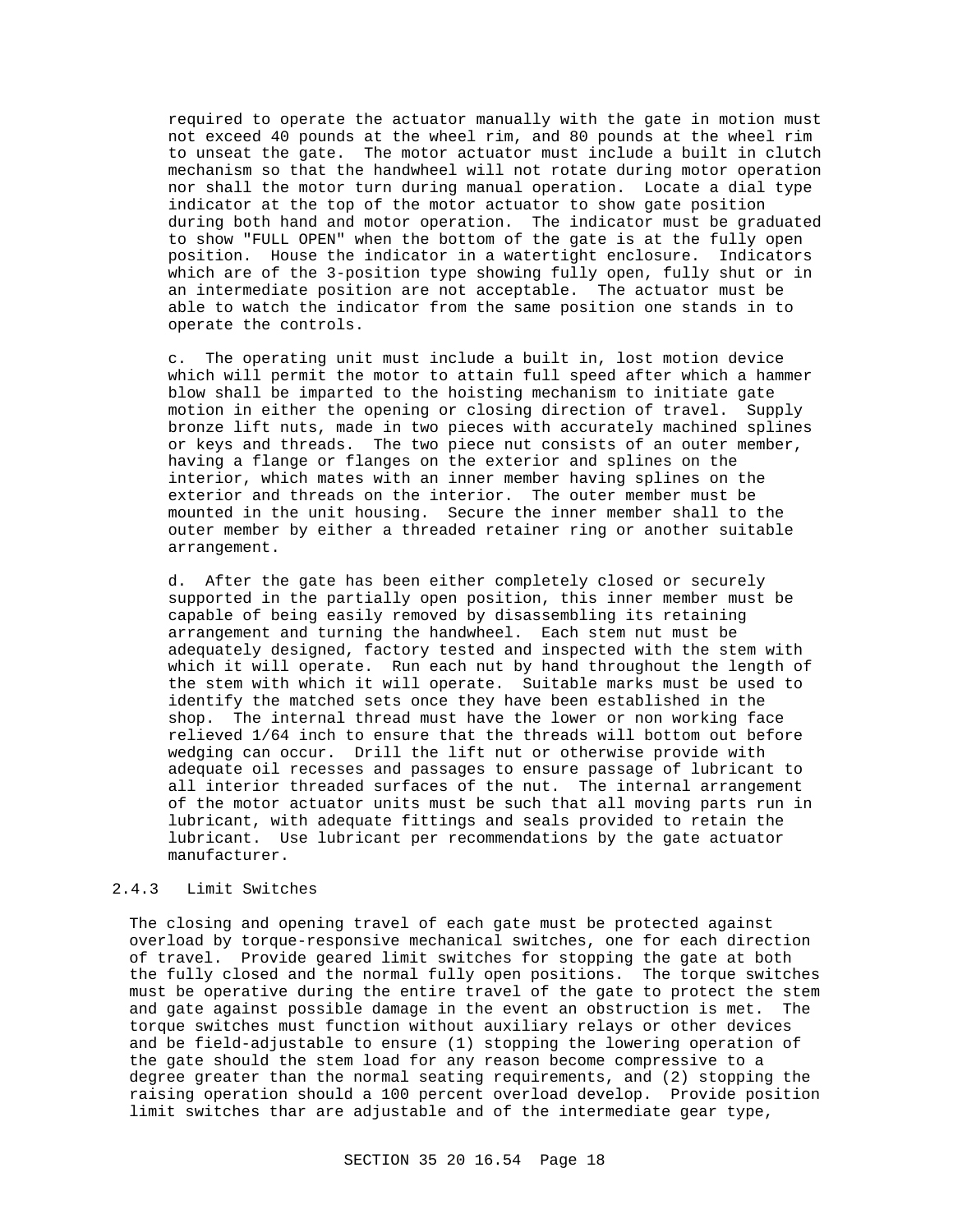governed by rotation of the motor driving mechanism. Internal motor control wiring for 120 volt operation and motor power wiring for [240] [480] volt, 3 phase, 60 Hz operation must be provided complete to a suitable terminal block in the limit switch compartment, and clearly mark terminal blocks in a suitable manner to facilitate external control and power connections under another section of these specifications. All internal wiring shall be not smaller than No. 12 stranded copper conductor with not less than 3/64-inch thick "NEOPRENE" or equal insulation and not less than a 1/64-inch thick "NEOPRENE" or equal jacket.

### 2.4.4 Gate Actuator Controls

#### 2.4.4.1 Controls

Mount all controls on the side of limit switch compartment door with a hinged, padlockable, vandal resistant cover of at least 1/8 inch plate thickness and of NEMA Type 4 construction.

(a) Control Switch: One (1) selector switch with two positions, Open and Close.

(b) Selector Switch: One (1) heavy duty selector switch, five-position type with legend plate. The five positions shall be labeled as LOCAL-STOP-OFF-STOP-REMOTE.

(c) Pilot Lights: Two (2) solid-state indicator LEDs for long life and ease of replacement with legend plates. Green for fully opened and red for the fully closed position.

(d) Legend Plates: Made of corrosion-resistant metal with permanent marking made by machine engraving or machine stamping; hand engraving, such as would be done with an engraving pencil, is not acceptable. Plates shall be screwed or bolted in place.

# 2.4.4.2 Internal Control Features

In addition to the limit switches specified above, provide the following control features:

(a) A motor overload protective device in each phase.

(b) A terminal block with connectors for all external control signals. All leads from the actuator motor and limit switch assembly shall be routed to terminal connections in the controller for external connections to other station control devices.

(c) A reversing controller which is both mechanically and electrically interlocked and provided with the necessary direct operated auxiliary contacts for required interlocking and control.

# ]PART 3 EXECUTION

### 3.1 PAINTING

Each cast-iron slide gate and actuator must be painted with a complete coating system in accordance with the manufacturer's standard practice, in which case it will be exempted entirely from the surface preparation and painting requirement specified in Section 09 97 02 PAINTING: HYDRAULIC STRUCTURES, provided the coating system is approved by the Contracting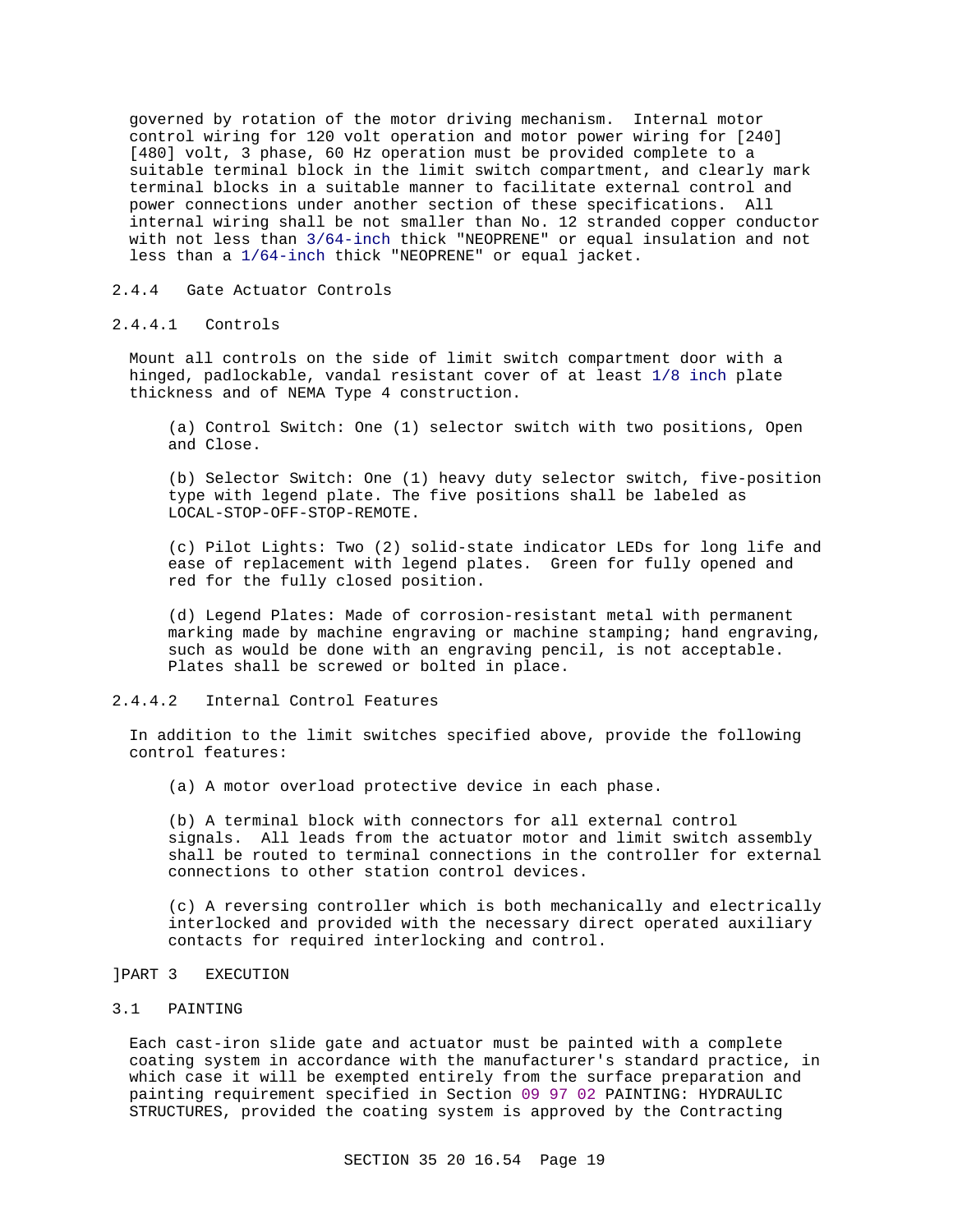Officer, is of acceptable color and is touched up as necessary prior to shipment. Requests for such exemption shall be accompanied by a description of the manufacturer's standard coating system, including the surface preparation, type of primer and finish coat or coats, dry film thickness and whether baked on or air dried. Fabricated stainless steel slide gates do not require painting.

### 3.2 LUBRICATION AND LUBRICANTS

Lubricate each actuator prior to any use or operation, either in the shop or in the field. Lubriacte each bearing through its associated lubrication fitting, and pack the gears with lubricant at assembly. After shop testing, and prior to shipment, relubricate the bearings. Prior to testing in the shop, and to initial operation in the field, the gate seat facings and wedging devices must be cleaned of all foreign material and lubricated thoroughly with a light grease. Just prior to field assembly, lubriacate the lift nut and stem threads. All lubricants must be as recommended by the gate and actuator manufacturer and be submitted by manufacturer's name and number as part of the shop drawings. Furnish an additional 20 poundsof each different actuator lubricant at no additional expense to the Government.

### 3.3 SHOP ASSEMBLY AND TESTS

After completion of initial machining, all gates must be completely assembled, in the vertical position, and the wedging devices adjusted to exclude a 0.004-inch thickness gage between the frame and slide seating surfaces. Perform any additional machining needed to achieve this condition, any discrepancies or deficiencies discovered as a result of this procedure must be corrected, and a retest conducted. Open and close the slide in the guides several times to ensure that it operates freely. Disassemble the gate to the extent necessary for shipment. The Contractor must notify the Contracting Officer sufficiently in advance (minimum 72 hours) so that a representative of the Contracting Officer may witness the assembly, testing and disassembly work, unless this requirement is waived in writing by the Contracting Officer. Any malfunctions or discrepancies disclosed as a result of these tests must be promptly remedied by the Contractor at no additional expense to the Government, and retests conducted.

### 3.4 FIELD INSTALLATION AND TESTS

### 3.4.1 Installation

Installation of the gates, actuators and appurtenances must be in accordance with the manufacturer's installation instructions and under the supervision and direction of the field service representative specified in paragraph "Erecting Engineer". Clean all elements of the gate of any protective coatings used thereon during shipment and storage, and remove all rust, dirt, grit and other foreign matter. The gate and actuator must then be "touch-up" painted. The actuator and each element of the gate must be carefully and accurately aligned so that after it is fastened in place there will be no binding or excessive pressure or wear in any moving part and no distortion of any member. Where the frame is attached to the structure by use of a wall thimble, apply mastic to the wall thimble contact surface per the manufacturers recommendation. Internally brace the wall thimble during concrete placement. Adjust each wedge assembly to ensure the specified minimum seal clearances without bending of wedge hooks or other damage to the wedges. Tighten fasteners uniformly and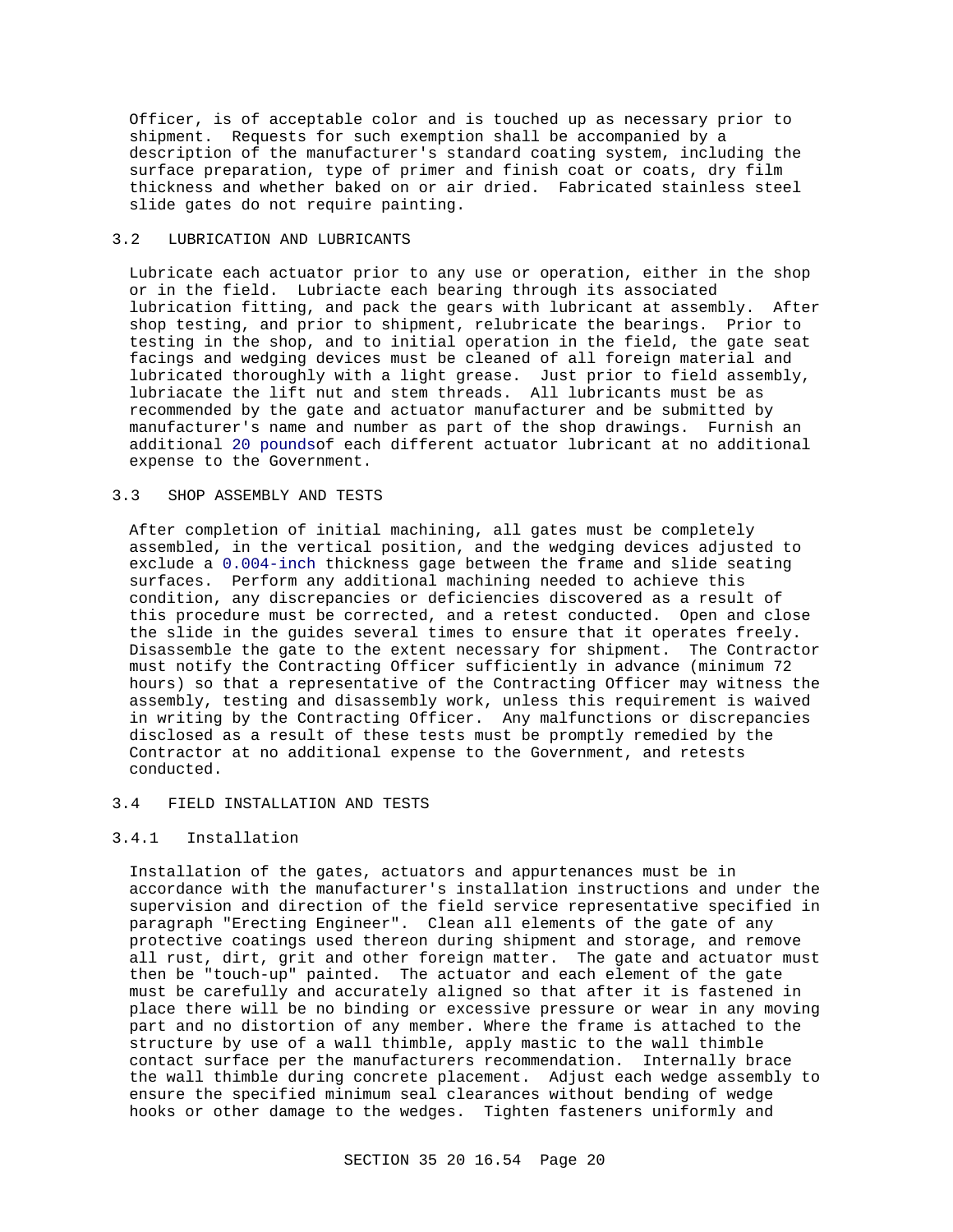firmly, but take care to not overstress either the fastener or the member with which it is associated. Where specific torque values or ranges are cited in the installation instructions, an accurately calibrated torque-wrench, having the proper capacity range, is required. Stilson wrenches, cold chisels, or other tools likely to cause injury to the surface of any part, are not permitted for use in the work of assembly or tightening. Install all fasteners with an anaerobic locking compound. Cleaning prior to application of the locking compound per the manufacturer's recommendations. All shims must be of either bronze or corrosion-resisting steel. Where grouting is required, either an epoxy grout or a ready-to-use, non-shrinking grouting material conforming to the applicable requirements of ASTM C1107/C1107M, requiring only mixing with water at the worksite, must be used, and use of any grouting as recommended by the manufacturer. All blocking and wedges used for support during initial grouting are to be removed prior to final grouting.

### 3.4.2 Field Tests

## 3.4.2.1 Quality Control Tests

The gates and actuators must be operated and tested by and at the expense of the Contractor and under the supervision and direction of the Erecting Engineer to determine if they have been properly manufactured, assembled, and installed and if they meet the requirements of the specifications. No Government representatives will be present during these tests. After all position and torque limit switches have been set, raise and lower the gate slide not less than three times using the electric motor operated gate actuator. The Contractor shall measure and record the operating current each time the gate is raised. Also raise and lower the gate slide approximately 6 inches using the manual handwheel. After completion of these tests the gates are to be fully closed and an inspection made of each of the seals to verify proper clearance between the seals at all points as specified or per the manufactuerer's recommendation. Adjust gate wedges and seals as required to acheive neccessary clearance for a proper seal. The Contractor must prepare a Quality Control Field Test Report indicating the test date, personnel present, number of times the gate was operated, operating current measured and written verification from the gate manufacturer's Erecting Engineer that all gates have been properly installed and adjusted and tested successfully.

### 3.4.2.2 Quality Assurance Tests

The gates and actuators must be operated and tested by and at the expense of the Contractor, under the supervision and direction of the Erecting Engineer and in the presence of representatives of the Contracting Officer to determine if they have been properly manufactured, assembled, and installed and if they meet the requirements of the specifications. These tests will be conducted a minimum of ten (10) days after receipt of the Quality Control Field Test Report. Raise and lower the gate a minimum of three times using the electric motor operated gate actuator. The Contractor must measure and record the operating current and motor amperage each time the gate is raised and lowered. Recorded operating current and motor amperage must be within manufacturer specified tolerance. The gate slide must also be raised and lowered approximately 6 inches using the manual handwheel. After the raising and lowering of the gates is completed the gates are to be fully closed and an inspection made of each of the seals to ensure that there is less than 0.004 inch clearance between the seals at all points or per recommeded by the gate manufacturer if otherwise approved. If any gate indicates a seal